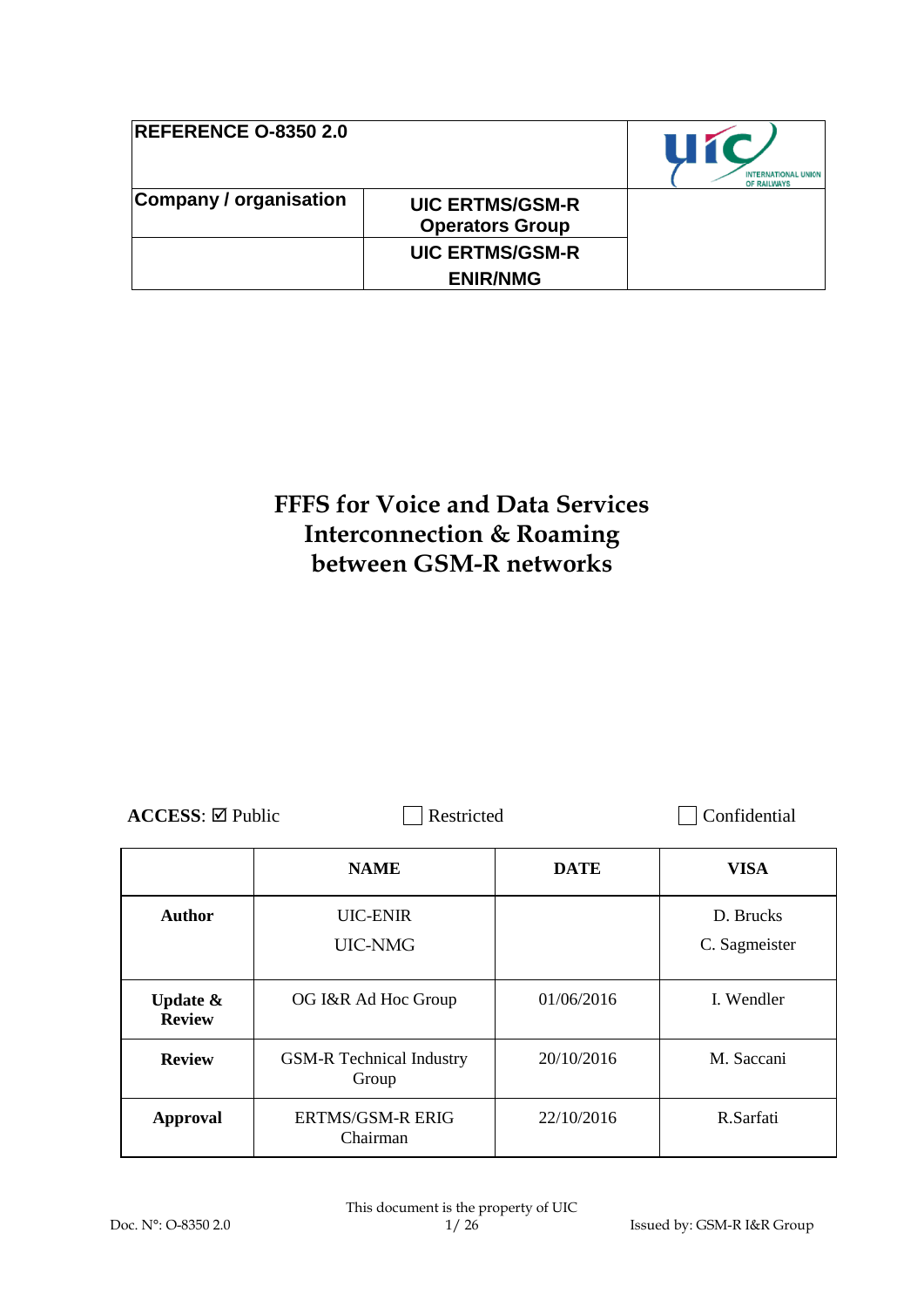# **EVOLUTION SHEET**

| <b>Version</b> | Date     | Author            | <b>MODIFICATION</b>                                                                                                      |
|----------------|----------|-------------------|--------------------------------------------------------------------------------------------------------------------------|
| 0.0.1          | 21/07/15 | OG                | First Issue by Erik van Bommel                                                                                           |
| 0.0.2          | 28/07/15 | OG WG I&R         | Update after telco with Robert Sarfati, Dirk<br>Brucks, Klaus-Dieter Masur and Erik van<br>Bommel                        |
| 0.0.3          | 09/09/15 | OG WG I&R         | Review and comments of whole document<br>from Dirk Brucks, Klaus Dieter Masur, Robert<br>Sarfati and Erik van Bommel     |
| 0.0.4          | 17/09/15 | OG WG I&R         | Remarks and comments from Robert Sarfati,<br>Bernd Kampschulte, Dirk Brucks, Klaus<br>Dieter Masur, and Erik van Bommel. |
| 0.0.5          | 22/10/15 | OG WG I&R         | Remarks and comments from ENIR/NMG<br>(Dirk Brucks, André Jambe and Frédéric<br>Coursant), TIG and OG processed.         |
| 0.0.6          | 22/10/15 | OG WG I&R         | Review after presentation of the document in<br>Plenary#7                                                                |
| 0.0.7          | 05/11/15 | OG WG I&R         | Comments reviewed from TIG. Clause 6.18<br>changed to O, Annex A deleted.                                                |
| 1.0.1          | 09/11/15 | <b>UIC</b>        | Approved version based on 0.0.7 on Voice<br>Services                                                                     |
| 1.0            | 22/12/15 | <b>UIC</b>        | Final version for CS                                                                                                     |
| 1.0.2          | 01/13/16 | OG                | PS-mode roaming - first issue by Ingo<br>Wendler                                                                         |
| 1.0.2          | 24/03/16 | <b>DB</b> Netz AG | DBN Review with comments and questions                                                                                   |
| 1.0.4          | 01/04/16 | DB Netz AG        | Review comments incorporated by B.<br>Kampschulte                                                                        |
| 1.0.7          | 11/05/16 | <b>UIC</b>        | Additional review/comments                                                                                               |
| 1.0.8          | 12/05/16 | OG/ENIR           | Agreed PS-mode / CS-mode changes<br>incorporated /up to clause 6.2.5                                                     |
| 1.0.9          | 19/05/16 | OG/ENIR           | PS-mode/CS-mode changes incorporated in<br>chapter 5, 6 and 8                                                            |
| 1.0.10         | 01/06/16 | OG                | Review of english wording                                                                                                |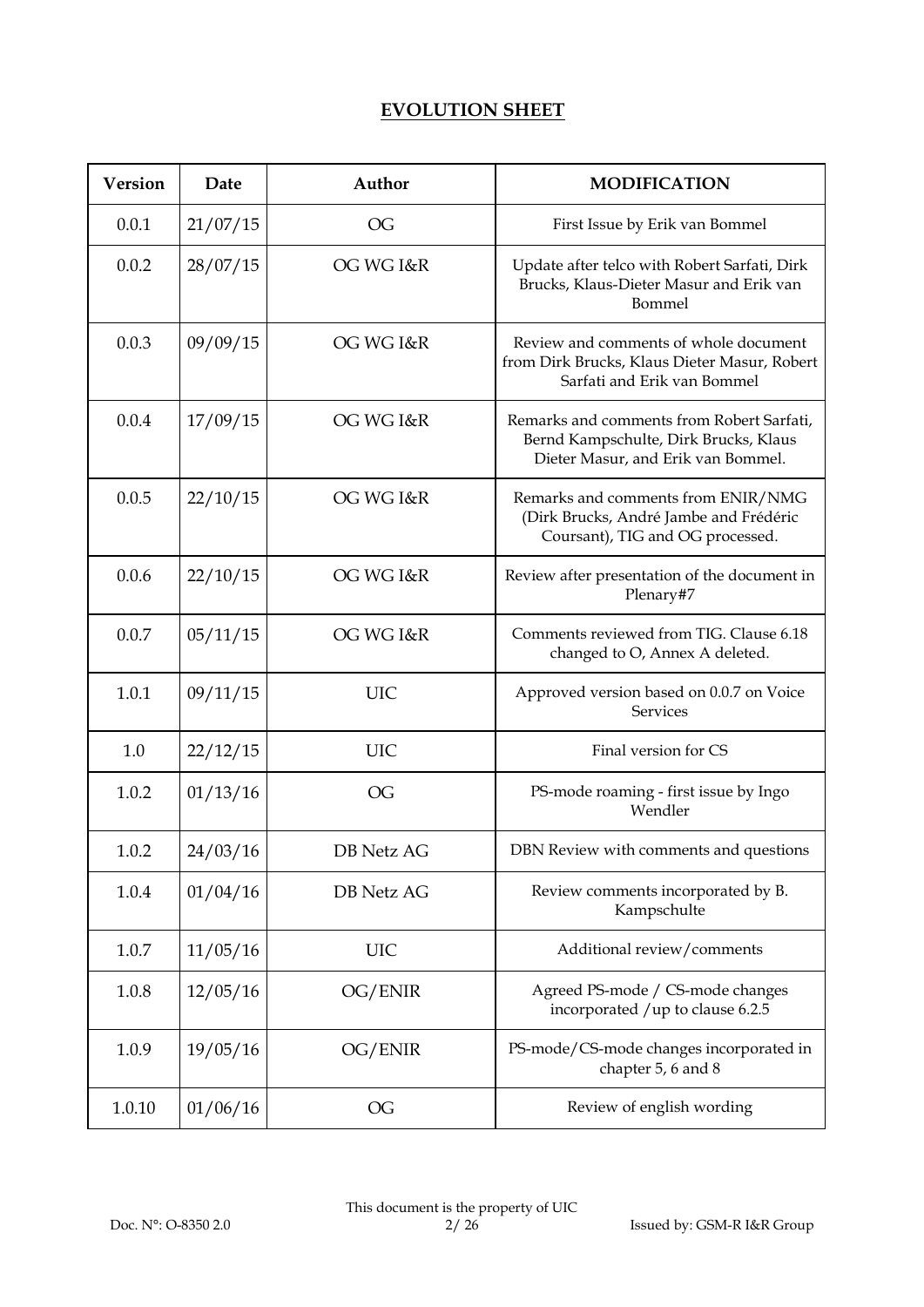| 1.0.11 | 06/10/16 | TIG/OG | Ad Hoc Group Review following TIG<br>comments          |
|--------|----------|--------|--------------------------------------------------------|
| 2.0    | 20/10/16 | UIC    | Final version approved by OG and IG based<br>on 1.0.11 |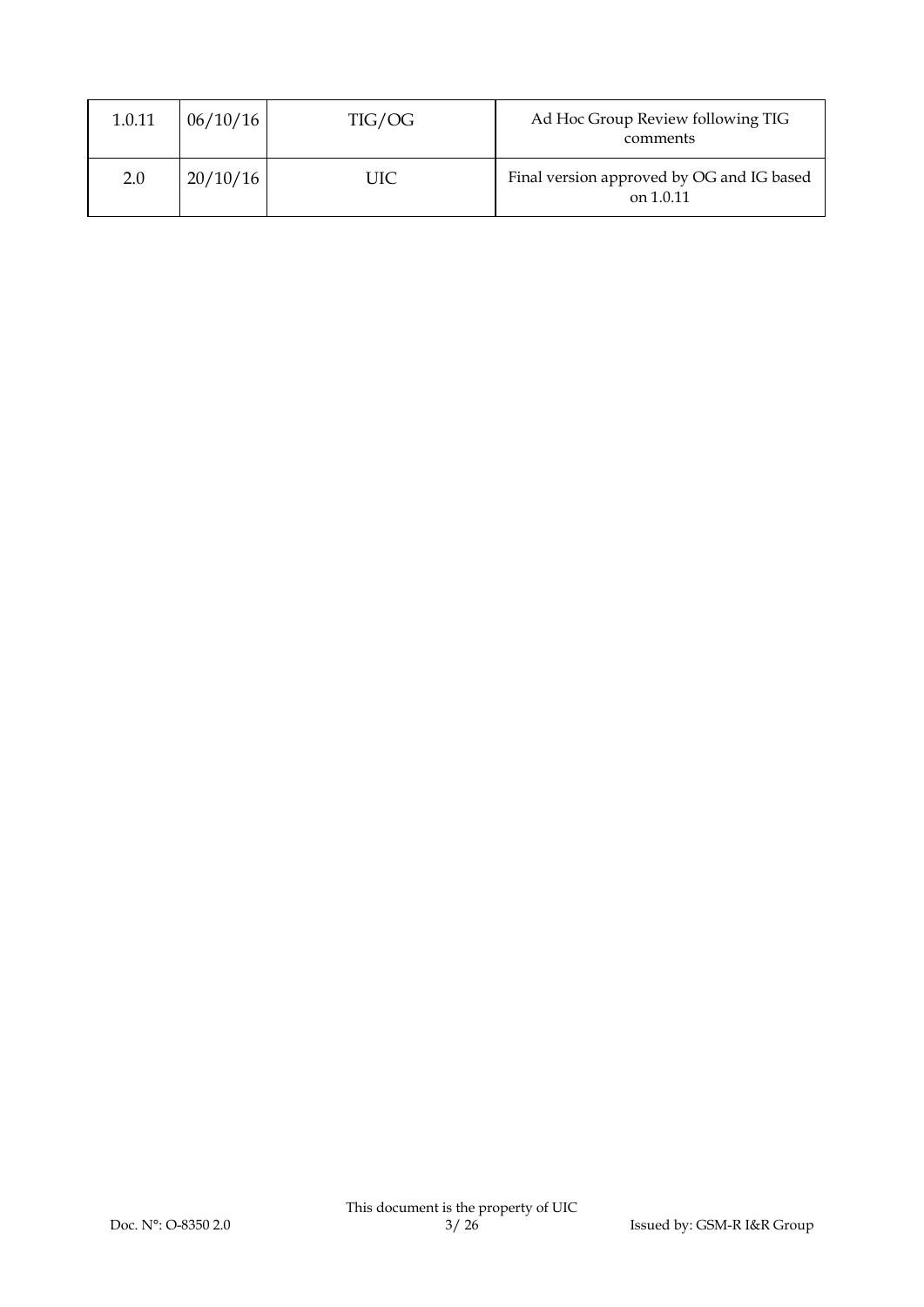# **TABLE OF CONTENTS**

| 4. |  |
|----|--|
|    |  |
|    |  |
|    |  |
|    |  |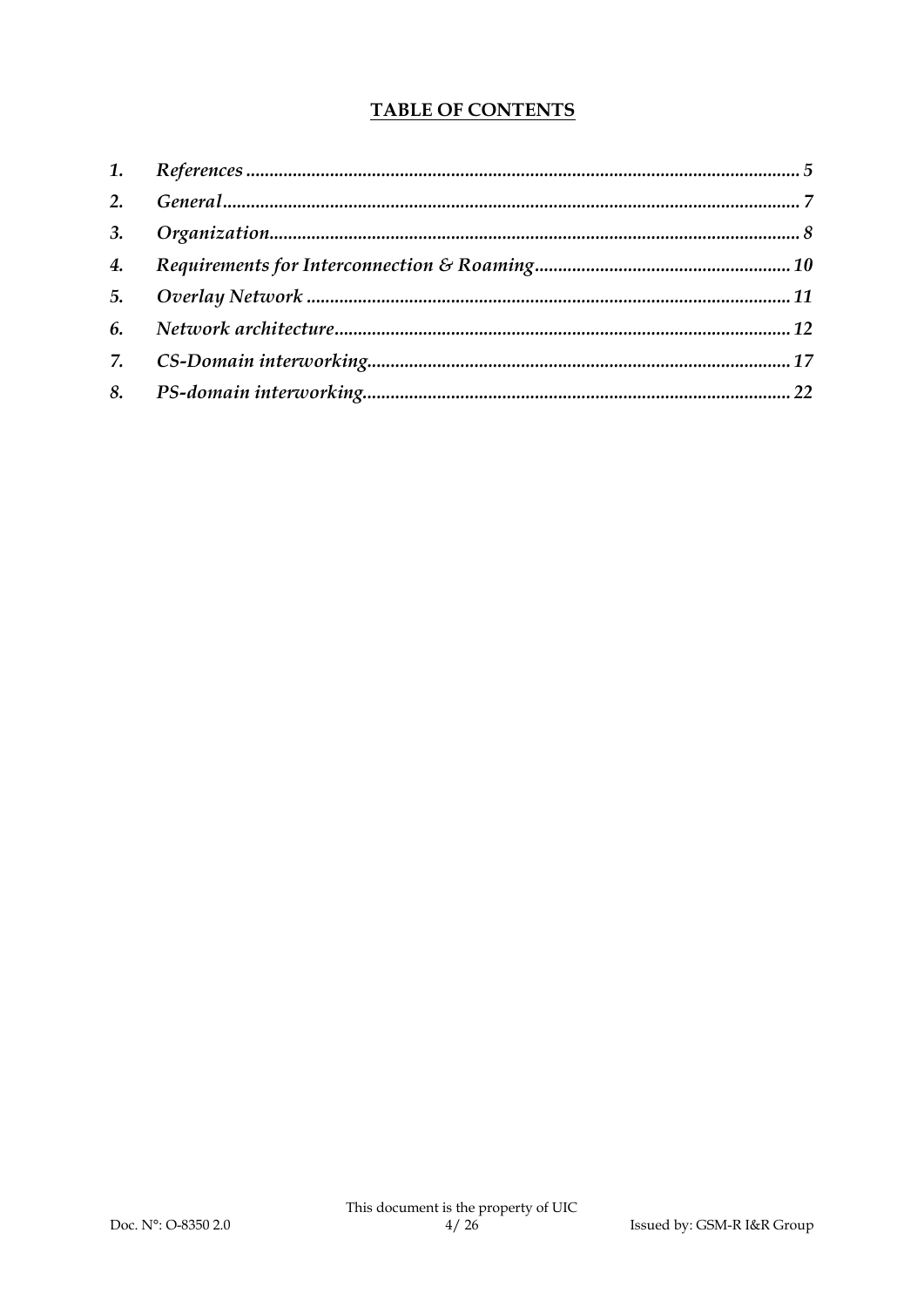# **1. REFERENCES**

#### $1.1\,$ Documentation

| EIRENE, System Requirement Specification, version 16.0.0      |
|---------------------------------------------------------------|
| EIRENE, Functional Requirements Specification, version 8.0.0  |
| ENIR-08020-v1.6_CDD, Common Design Document ENIR v1.6         |
| Domain Concepts and Facilities                                |
| Domain Names - Implementation and Specification               |
| A Border Gateway Protocol 4 (BGP-4)                           |
| Network architecture                                          |
| Numbering, addressing and identification                      |
| General Packet Radio Service (GPRS); Service description      |
| General Packet Radio Service (GPRS); GPRS Tunnelling Protocol |
| (GTP) across the Gn and Gp interface                          |
|                                                               |

#### $1.2$ Abbreviation / Acronyms

| <b>APN</b>  | <b>Access Point Name</b>                              |
|-------------|-------------------------------------------------------|
| <b>AS</b>   | Autonomeous System                                    |
| <b>ASN</b>  | Autonomeous System Number                             |
| BC          | <b>Break out Code</b>                                 |
| <b>BG</b>   | <b>Border Gateway</b>                                 |
| <b>BGP</b>  | <b>Border Gateway Protocol</b>                        |
| CC          | Country Code                                          |
| <b>CDD</b>  | <b>Common Design Document</b>                         |
| CCS7        | Common Channel Signaling #7                           |
| <b>CPN</b>  | <b>Called Party Number</b>                            |
| CS          | Circuit Switched                                      |
| <b>CT</b>   | Call Type                                             |
| <b>DNS</b>  | Domain Name Service                                   |
| <b>DPC</b>  | <b>Destination Point Code</b>                         |
| <b>ENIR</b> | UIC - European Network Integration for Railways group |
| FQDN        | <b>Fully Qualified Domain Name</b>                    |
| <b>GGSN</b> | Gateway GPRS Support Node                             |
| <b>GID</b>  | Group call Identifier                                 |
| <b>GMSC</b> | Gateway MSC                                           |
| <b>GNS</b>  | <b>GPRS Name Service</b>                              |
| <b>GIRA</b> | GSM-R Interconnection and Roaming Agreement           |
| <b>GNS</b>  | <b>GPRS Name Service</b>                              |
| <b>GPRS</b> | <b>General Packet Radio Service</b>                   |
| <b>GRX</b>  | <b>GPRS Roaming eXchange</b>                          |
| <b>GTP</b>  | <b>GPRS Tunneling Protocol</b>                        |
| GTP-C       | <b>GTP-Control Plane</b>                              |
| GTP-U       | GTP-User Plane                                        |
| GSM-R       | Global System for Mobile communications - Railway     |
| GT          | Global Title                                          |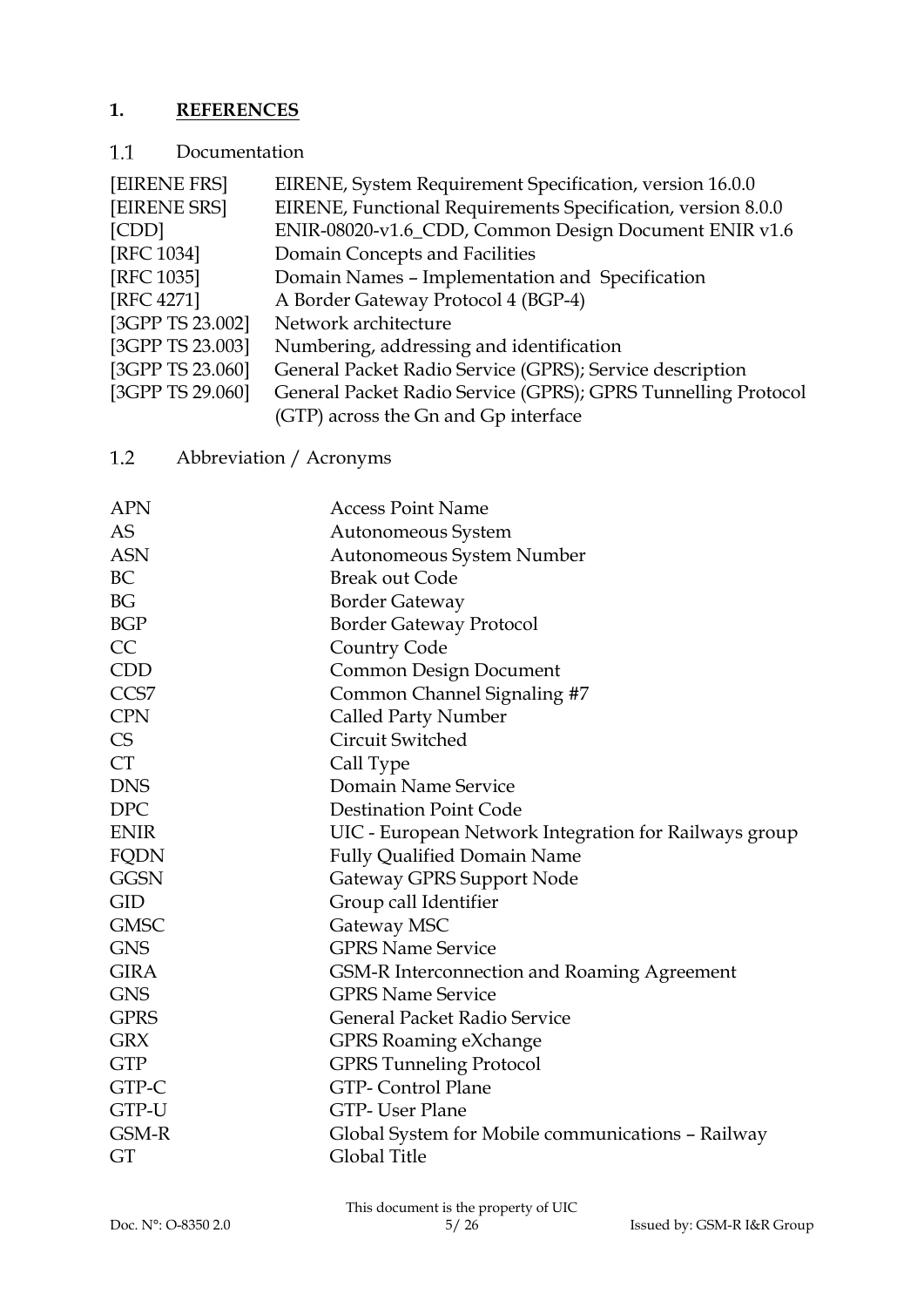| <b>GTT</b>    | Global Title Translation                   |
|---------------|--------------------------------------------|
| H-GGSN        | Home GGSN                                  |
| <b>HLR</b>    | Home Location Register                     |
| IC            | <b>International Code</b>                  |
| IM            | <b>Infrastructure Manager</b>              |
| IP            | <b>Internet Protocol</b>                   |
| IPv4          | IP version 4                               |
| IPv6          | IP version 6                               |
| <b>IPR</b>    | International Public routing               |
| <b>IPX</b>    | IP packet eXchange                         |
| <b>ISPC</b>   | <b>International Signalling Point Code</b> |
| <b>ISUP</b>   | <b>ISDN User Part</b>                      |
| I&R           | Interconnection & Roaming                  |
| <b>MAP</b>    | Mobile Application Part                    |
| MCC/mcc       | Mobile Country Code                        |
| MNC/mnc       | <b>Mobile Network Code</b>                 |
| <b>MSC</b>    | <b>Mobile Switching Center</b>             |
| <b>MSISDN</b> | Mobile Station International ISDN Number   |
| <b>MTP</b>    | Message Transfer Part                      |
| <b>NDC</b>    | <b>National Destination Code</b>           |
| NI (CS-mode)  | Network Indicator                          |
| NI (PS-mode)  | Network Identifier                         |
| <b>NMG</b>    | UIC - Network Management Group             |
| <b>NUC</b>    | Nailed Up Connection                       |
| O&M           | Operation & Maintenance                    |
| ΟI            | Operator Identifier                        |
| <b>PLMN</b>   | Public Lands Mobile Network                |
| POI           | Point Of Interconnection                   |
| PS            | Packet Switched                            |
| QoS           | Quality of Service                         |
| <b>RDS</b>    | Routing Data Set                           |
| <b>SCCP</b>   | Signalling Connection Control Part         |
| <b>SDC</b>    | <b>Short Dialling Code</b>                 |
| <b>SGSN</b>   | Serving GPRS Support Node                  |
| <b>SOA</b>    | <b>Start of Authority</b>                  |
| STP           | <b>Signalling Transfer Point</b>           |
| TLD           | Top Level Domain                           |
| <b>TRA</b>    | <b>Transit Routing Agreement</b>           |
| <b>TS</b>     | <b>Technical Specification</b>             |
| <b>UDP</b>    | <b>User Datagram Protocol</b>              |
| UE            | User Equipment                             |
| <b>UN</b>     | <b>User Number</b>                         |
| V-GGSN        | Visited GGSN                               |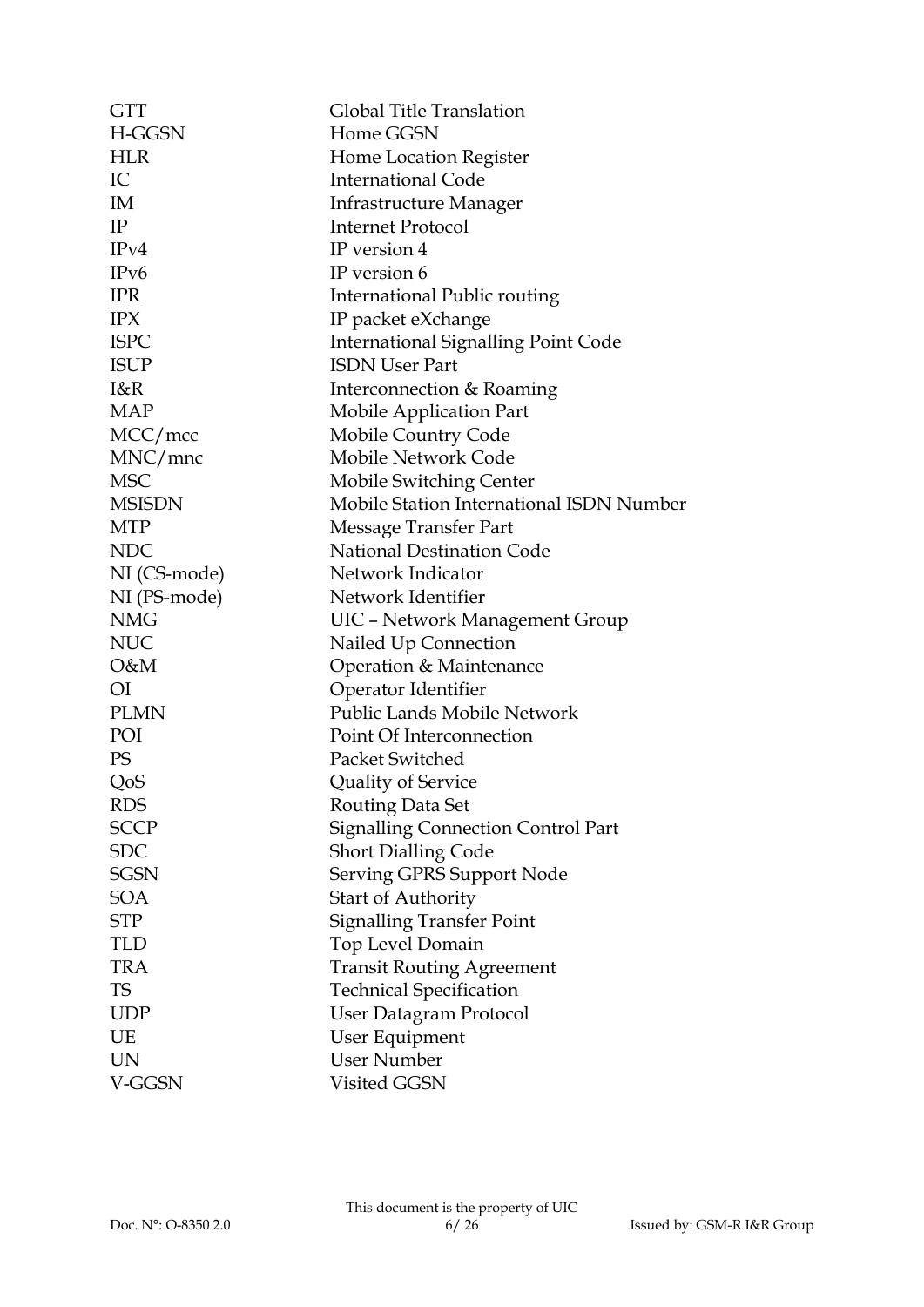# **2. GENERAL**

- 2.1 This document specifies technical conditions and functionalities to be fulfilled for Interconnection and Roaming of GSM-R networks in order to enable interoperable international train traffic. (I)
- $2.2$ The statements made in the specification are assigned to one of four categories: (I)
	- **Mandatory for Interoperability** (indicated by '(MI)' at the end of the paragraph). These are the requirements, **with respect to the authorisation in the EU according to the TSI,** that are considered in the European Directives to be relevant for interoperability as **fulfilling the essential requirements for the Control-Command and Signalling subsystem** related to safety and technical compatibility which must be met by the rail system, the subsystems, and the interoperability constituents, including interfaces according to the corresponding conditions set out in Annex III of the Directive 2008/57/EC. It is mandatory that each railway subsystem in the EU meets these requirements on lines under the scope of the Directive to ensure technical compatibility between Member States and safe integration between train and track.
	- **Mandatory for the System** (indicated by '(M)' at the end of the paragraph). These requirements must be complied with together with the "Mandatory for Interoperability (MI)" requirements in order to deliver an EIRENE compliant system. The M requirements ensure additional level of system technical integration and compliance to existing standards; they allow that the technical characteristics of the network and fixed terminal system are compatible with each other and with those on board the trains to be used on the rail system.
	- **Optional** (indicated by '(O)' at the end of the paragraph). These requirements allow the selection (or non-selection) of a set of requirements on a national basis and shall not be used as a precondition for the acceptance of roaming mobile equipment on GSM-R networks. When an option is selected, the method defined in the SRS and FRS by which such features are implemented becomes mandatory (M), both to provide a consistent service and to present a recognised and agreed standard to manufacturers in order to obtain economies of scale in development and manufacture.

In addition:

- **Information** (indicated by '(I)' at the end of the paragraph). These are statements intended to provide explanatory notes.
- 2.3 The EIRENE requirements are described in documents [EIRENE FRS] and [EIRENE SRS]. (I)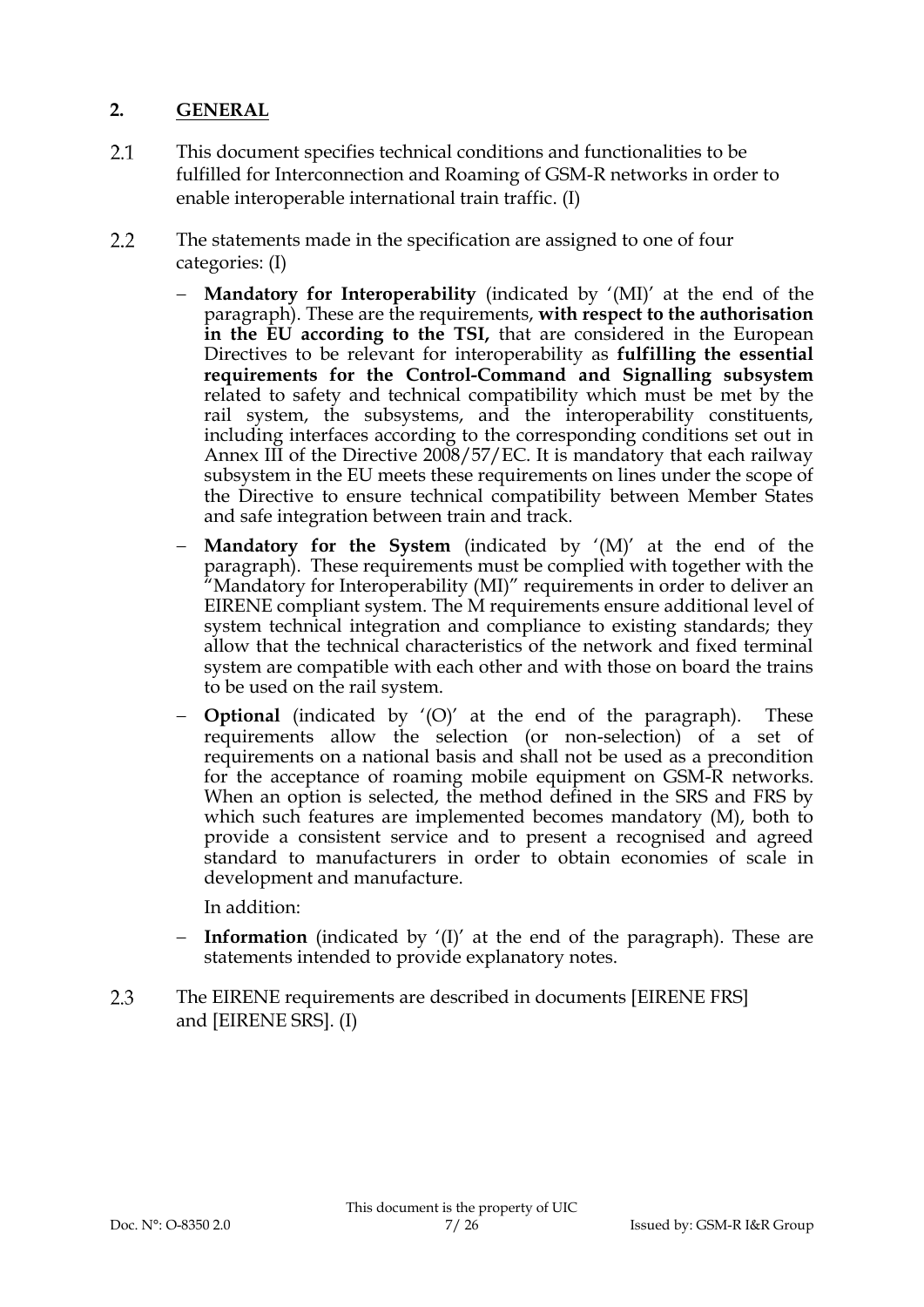# **3. ORGANIZATION**

- $3.1$ The UIC - Network Management Group (NMG) coordinates and facilitates the GSM-R services for interconnection and roaming for IMs that have a need to ensure cross border operations. The NMG reports to the European Rail Implementers Group (ERIG) and interacts with Operators Group (OG) as well as Functional Group (FG). (I)
- $3.2$ The NMG provides a platform for IMs to: (I)
	- Exchange relevant information among IMs;
	- Provide templates (e.g. roaming agreements, O&M agreements);
	- Provide testing guidelines;
	- Agree on roadmaps and planning issues among IMs (e.g. new I&Rs);
	- Coordinate usage of national allocated numbers (e.g. GIDs, SDCs).
- 3.3 The UIC - European Network Integration for Railways group (ENIR) ensures the technical definition, implementation and monitoring of the GSM-R European wide overlay network offering a high Quality of Service. The ENIR group reports to the NMG group. (I). The tasks of ENIR are: (I)
	- Overall design of the GSM-R interworking network for CS-mode (overlay network) and PS-mode (railway IP-hub);
	- Develop and maintain the configuration of the GSM-R CS-mode overlay network with so called Routing Data Sets (RDS);
	- Maintain the configuration of the PS-mode interworking network in terms of route propagation and Domain Name Service (DNS);
	- Coordinate changes in the CS-mode and PS-mode interworking network;
	- Provide traffic measurement and traffic prediction in order to ensure sufficient resources;
	- Maintain process descriptions and detailed implementation procedures for new IMs to get connected to the GSM-R CS-mode overlay network (see [CDD]);
	- Propose changes and provide recommendation for national packet core networks (see [CDD]);
	- Provide test plan guidelines.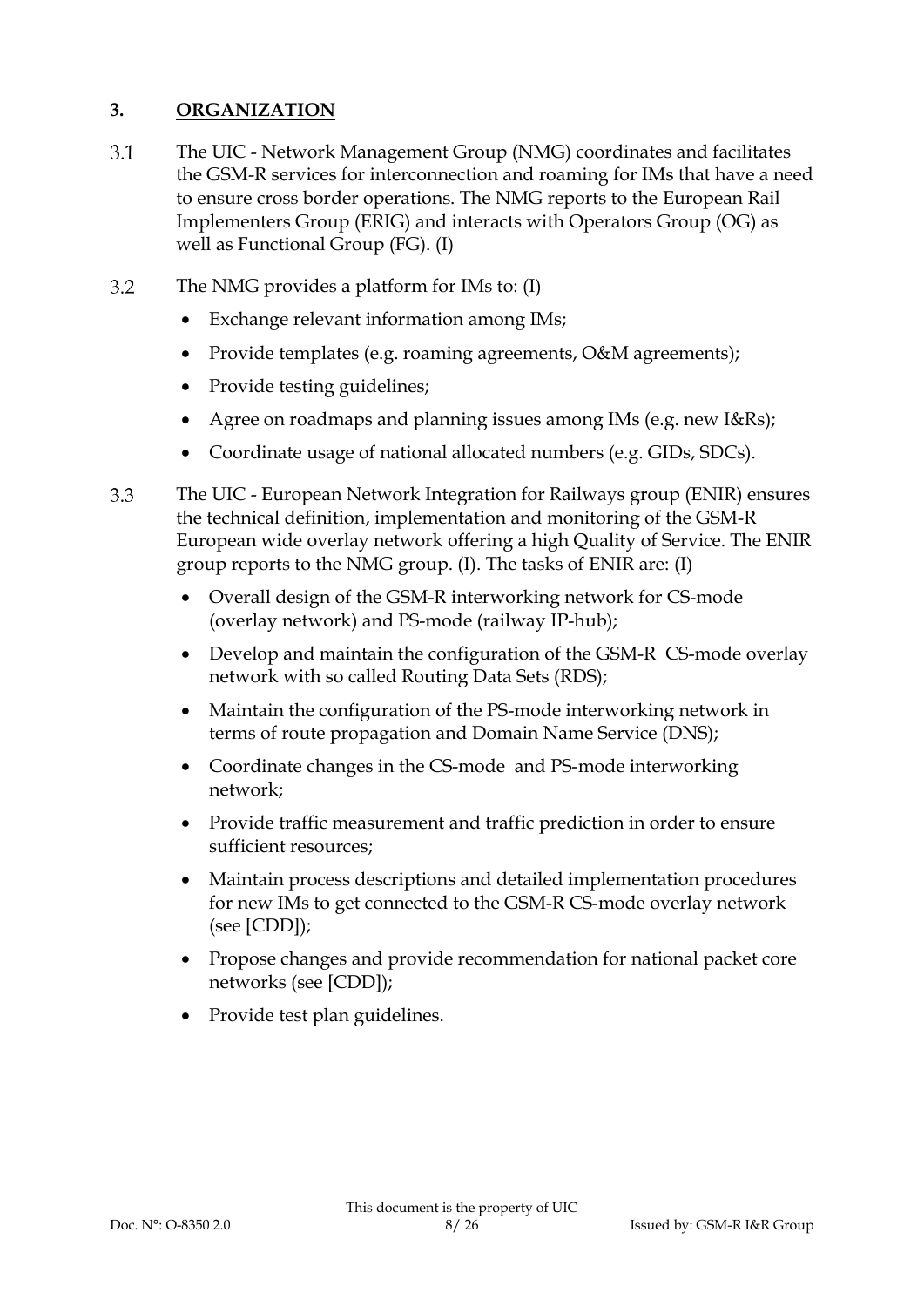- 3.4 The GSM-R Interconnection and Roaming Agreement (GIRA) is a bilateral agreement between two GSM-R IMs who have a need for interconnection and roaming. The GIRA and its appendixes describe the tele-, bearer and supplementary services used during roaming, the details of the communication relations and specify if public roaming is supported. (I)
- 3.5 The GSM-R International Transit Routing Agreement (TRA) is a multi-party agreement between all GSM-R IMs who have a need to connect to the GSM-R overlay network. It is needed to enable communication relations between different non-adjacent GSM-R networks by using hub functionality via so called nailled-up connections for transit services. The network configuration is specified and agreed on multilateral bases. (I)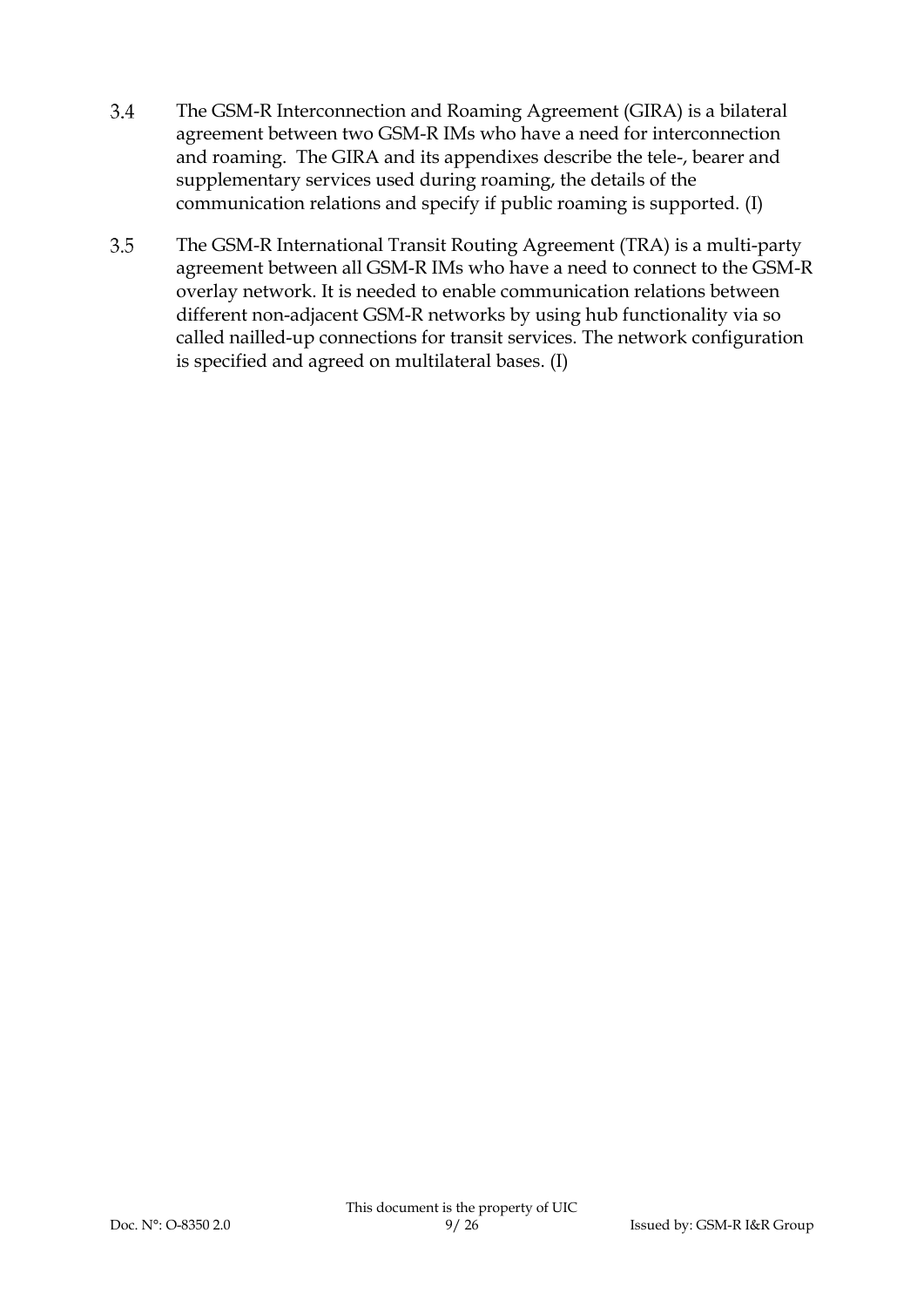## **4. REQUIREMENTS FOR INTERCONNECTION & ROAMING**

- The requirements that are classified as MI in [EIRENE FRS] and [EIRENE 4.1 SRS] shall be supported. (M)
- $4.2$ The requirements that are classified as M in [EIRENE FRS] and [EIRENE SRS] shall be supported. (M)
- 4.3 Based on the bilateral decision of the IMs if the requirements that are classified as O in [EIRENE FRS] and [EIRENE SRS] should be supported. (I)
- 4.4 A high availability of the Interconnection & Roaming are needed for train operation. The availability requirement can be agreed upon on between IMs. (I)
- 4.5 The use and support of GSM-R PS-mode, in particular GPRS/EGPRS, is an optional feature (O) for Infrastructure Managers. (I)
- 4.6 Protection of the railway IP-hub against internal or external attacks is not part of this specification. These measures should be addressed at national  $level. (I)$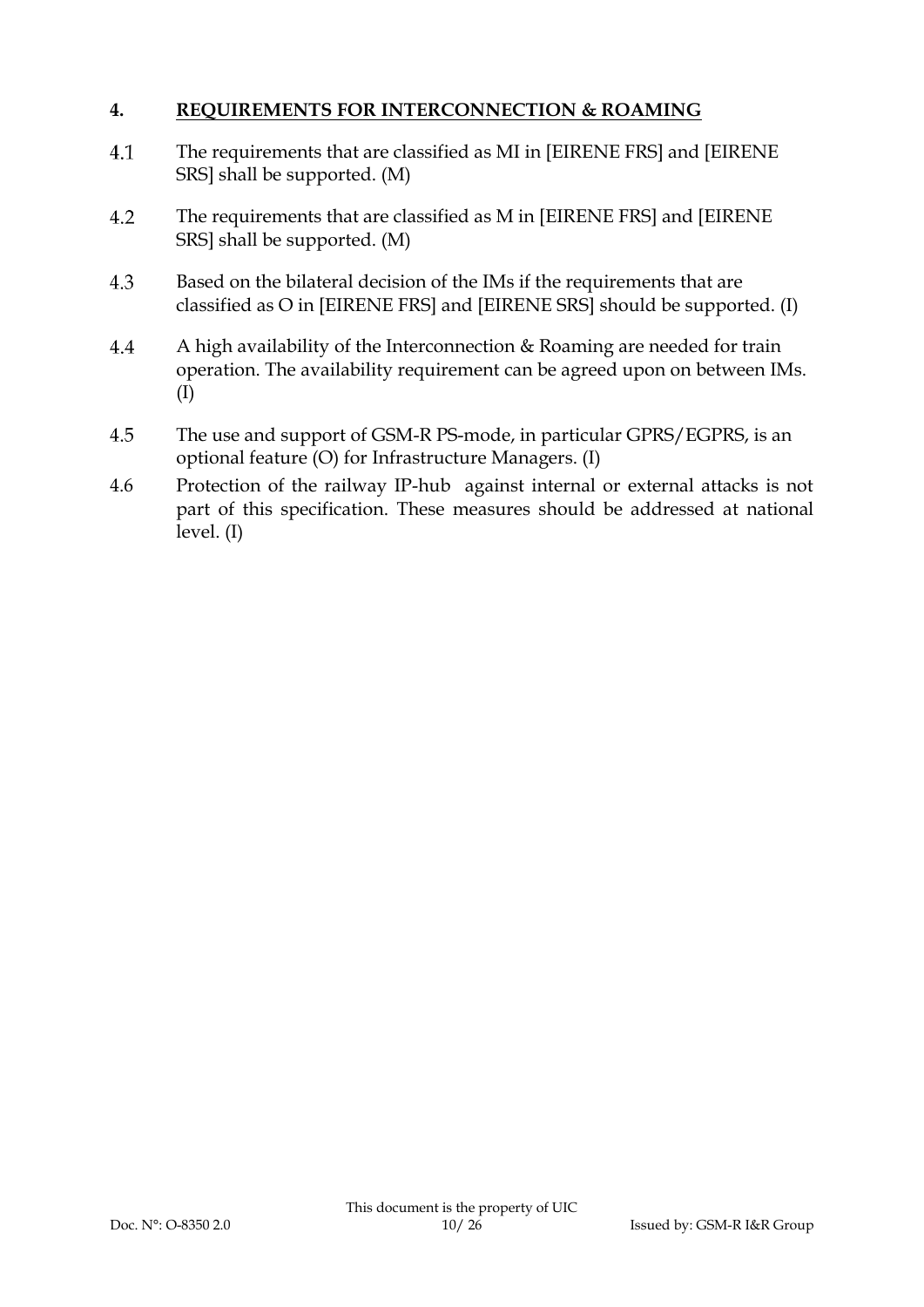# **5. OVERLAY NETWORK**

#### $5.1$ CS-mode

- 5.1.1 The international GSM-R CS-mode overlay network consists of national GSM-R core networks within different countries. (I)
- 5.1.2 Basically only one GSM-R CS-mode core network per country exists. (I)
- 5.1.3 Physical interconnections and gateway nodes / Point of Interconnections (PoIs) of these GSM-R CS-mode core networks are forming the international GSM-R CS-mode overlay network, providing cross border interconnection and roaming services. (M)
- 5.1.4 A geo-redundant configuration of the GSM-R CS-mode core network is based on two gateway nodes in an active-active configuration. These two gateway nodes are connected to the GSM-R CS-mode overlay network instead of a single node configuration / connection. (I)
- $5.2$ PS-mode
- 5.2.1 To enable the PS-mode network access, the responsible network entity has to retrieve subscriber profile information from the home subscriber data repository e.g. HLR. For this purpose PS-mode utilises existing CS-mode overlay network (signalling) capabilities. (I)
- 5.2.2 The PS-mode overlay network shall comprise of physical or logical interconnections between the IP-hub and the Border Gateway(s) as part of the packet core network at national level. (M)
- 5.2.3 The PS-mode logical interconnection(s) between the packet core networks shall be realized via an IP-hub by using the Border Gateway Protocol (BGP). (M)
- 5.2.4 The IP-hub shall comprise of routing path propagation, User/Control data routing and Domain Name Services (DNS) between the Gp reference points of the national GSM-R packet core networks according to [3GPP TS 23.002].(M) 5.2.5 The IP hub should be either operated by railway Infrastructure Managers or the service obtained from an Internet Protocol Packet eXchange network (IPX) [IR.34] which provides GPRS Roaming eXchange (GRX) services. (I)5.2.6 When the IP hub function is performed by an IPX, implementation of the routing path propagation and User/Control data routing shall be possible by establishing peering between the IPX environment and the railway operated IP hub environment. (M)
- 5.2.7 Geo-redundant access between the particular PS-mode core network and the IP-hub function(s) shall support a failover mechanism. (M)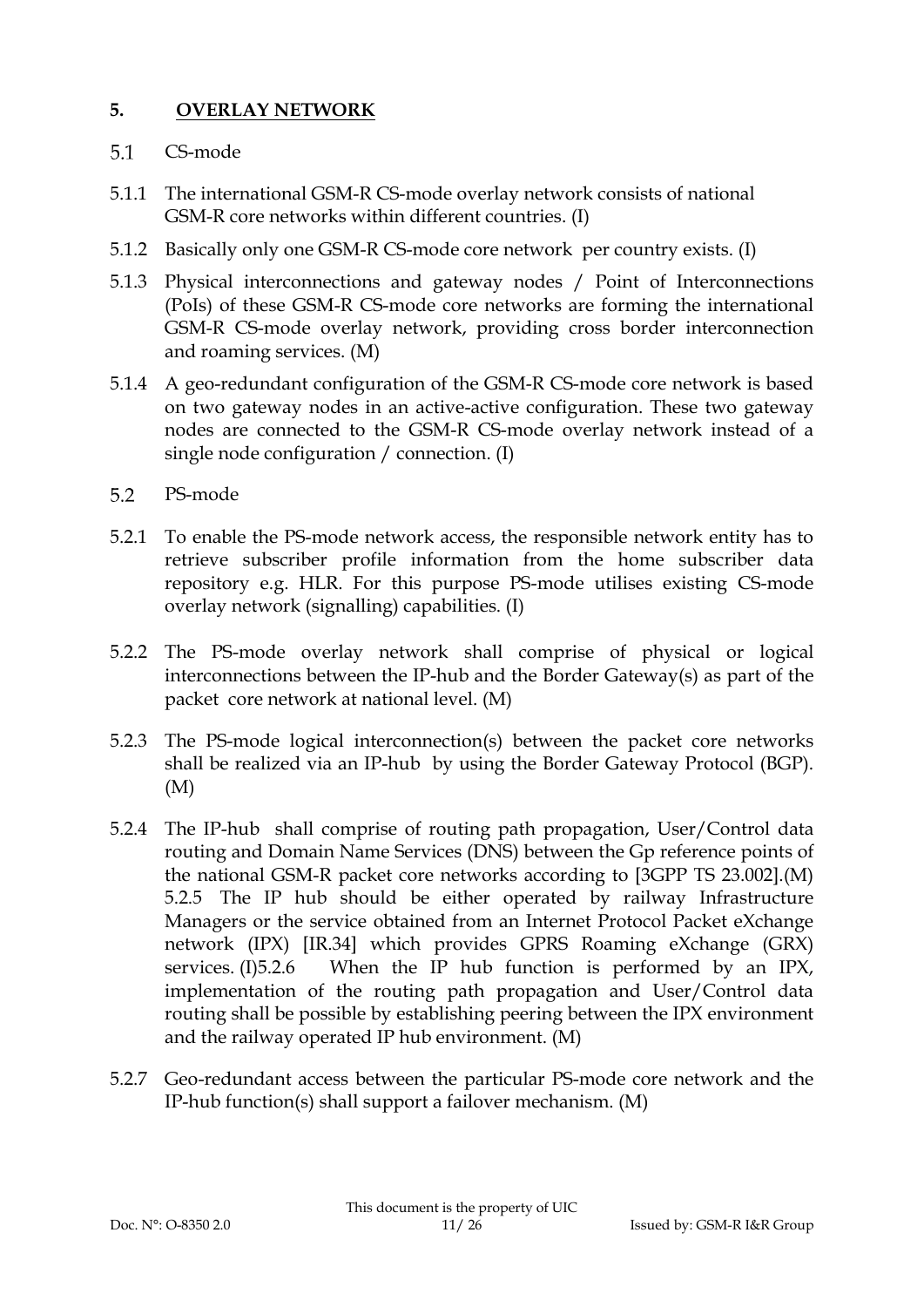# **6. NETWORK ARCHITECTURE**

#### 6.1 CS-Domain

- 6.1.1 In order to perform interconnection and roaming an CS-mode overlay network architecture is required. The architecture of the GSM-R CS-mode overlay network shall be designed as layered hierarchical structure approach. (M)
- 6.1.2 The upper layer of the GSM-R overlay network shall be based on centralised hub nodes. These centralised hub nodes shall provide the transit functionality to retrieve PS-mode subscription information, to exchange CS-mode control plane and CS-mode user plane information between all GSM-R networks. The centralised CS-mode hubs shall also act as origin and destination nodes. (M)
- 6.1.3 The locations of the centralised hubs are selected in such a way that a cost optimized network architecture is achieved, mainly related to the costs of transmission links. (I)
- 6.1.4 The access layer of the GSM-R overlay network shall be formed by the peripheral (non-hub) nodes. Peripheral nodes shall act as origin and destination entities for control and user plane. (M)
- 6.1.5 In the access layer of the GSM-R overlay network a transit function for other GSM-R networks shall not be provided except in a geo-redundant node configuration (active – active) for the 'partner node' within the same network / country. (M))
- 6.1.6 The GSM-R networks consist of either: (I)
	- a combined node (embedded STP and user CS-mode traffic exchange); or
	- a separate node configuration (stand-alone STP and stand-alone user CSmode traffic exchange).
- 6.1.7 Three relations of CS-mode network interconnections exist: (I)
	- Hub to hub;
	- Hub to non-hub;
	- Non-hub to non-hub.
- 6.1.8 In order to design the CS-mode GSM-R overlay network, a set of rules are needed. The rules must be clear on how a node will be connected (physical layer) and what routing rules will be used (logical layer). The rules in section [6.1.9](#page-12-0) until [6.1.18](#page-12-1) shall be applied for both the physical layer and the logical layer. (M)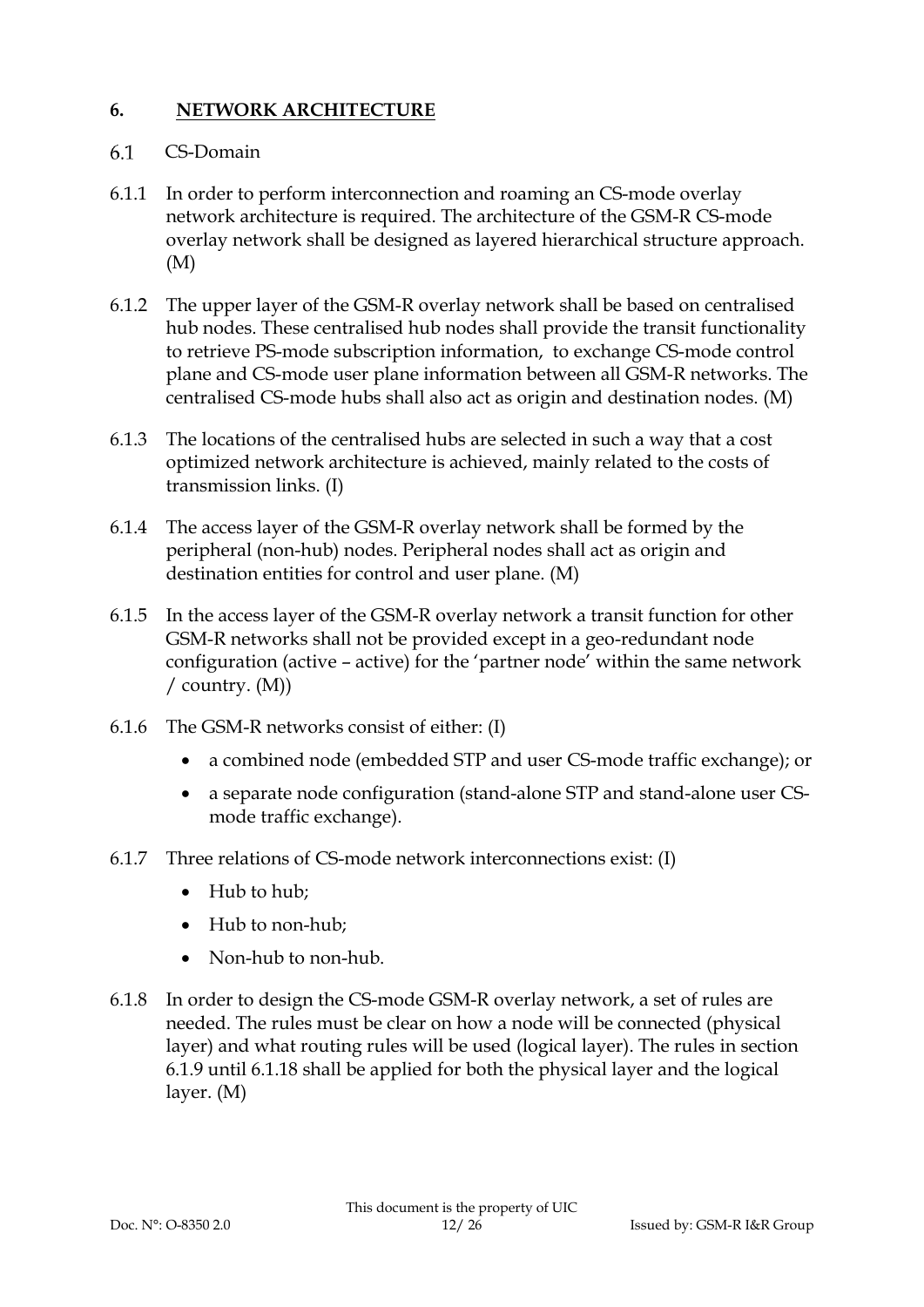### *Physical layer*

- <span id="page-12-0"></span>6.1.9 To guarantee a high availability of the CS-mode hub function in the GSM-R overlay network at least two independent hub nodes in different countries shall be installed. (M)
- 6.1.10 Every country shall have at least two physical independent links to the CSmode GSM-R overlay network. This can be realized with direct link(s) to a hub node and/or with direct link(s) to a non-hub node, depending on the general overall design developed. (M)
- 6.1.11 Nailed-up connections (NUCs) in CS-mode are used to provide physical connectivity (trunk groups and signalling link sets) to hub nodes. The number of hops should not be a limiting factor. (I)
- 6.1.12 The dimensioning of the physical links should be done on a case by case basis. As a minimum step one 2 Mbit/s (E1) link is used with 31 time slots available. As a guideline a minimum of one timeslot is needed for each signalling link set. For traffic trunk group dimensioning it is advised to base the dimensioning on the estimate usage and traffic analyses. (I)
- 6.1.13 Hub sites shall be fully meshed connected. (M)

### *Logical layer*

- 6.1.14 Every country shall have a logical connection to at least two CS-mode hub nodes in different countries. (M)
- 6.1.15 Preferably each country should be connected to all CS-mode hubs (in the case that more then two hubs are used in the overlay network). (O)
- 6.1.16 If non-hub nodes in different countries have a direct physical link (e. g. to neigbouring country), these countries shall also have a direct logical link. (M)
- 6.1.17 This direct logical link connection is the preferred route (1st path) and the alternative paths will run over the hub nodes. (I)
- <span id="page-12-1"></span>6.1.18 The routing should provide bi-directionality for signalling only on the first path. This means that the return path is using the same route as the initial path (forward and backward path are equal). (O)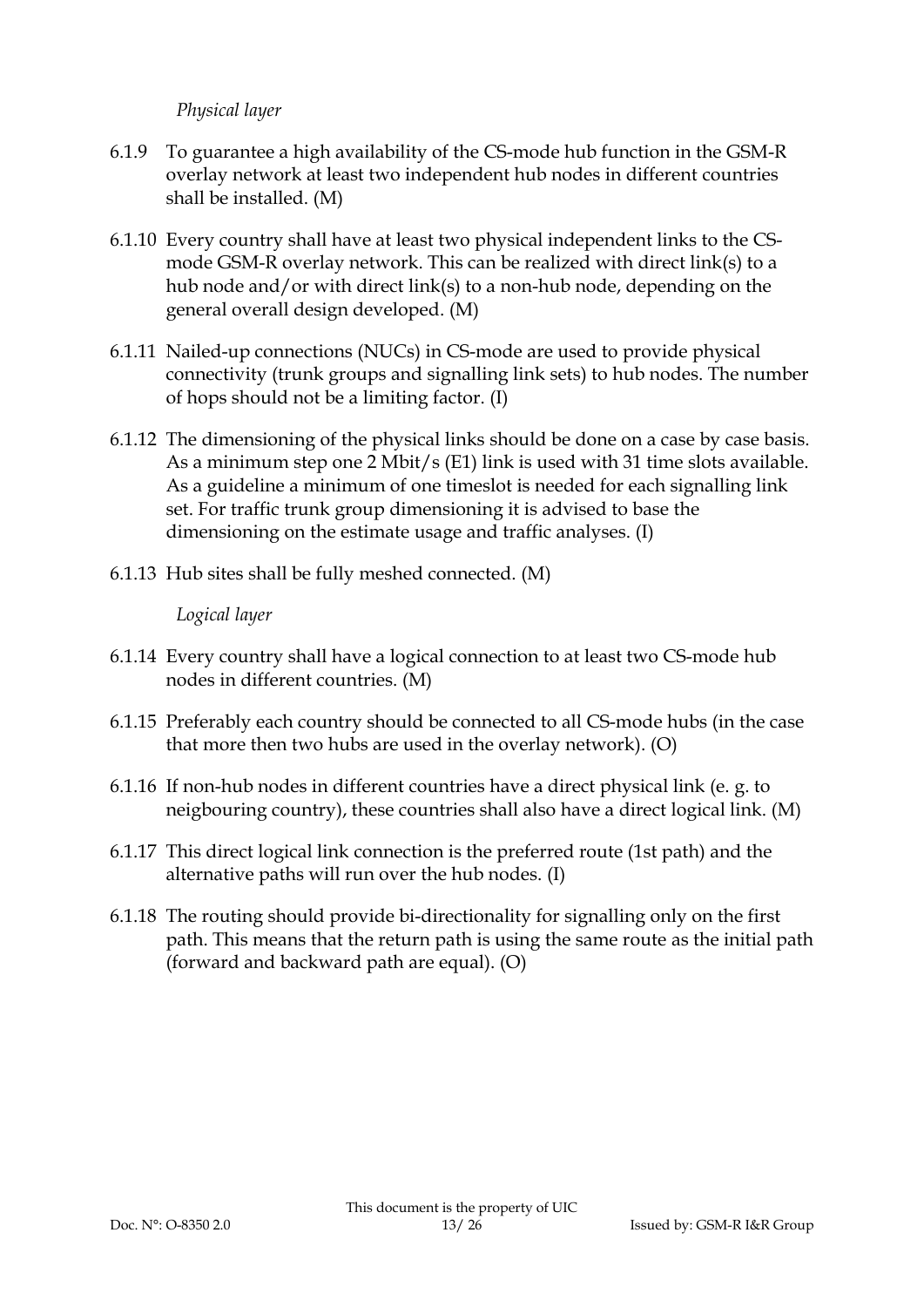#### 6.2 PS-Domain

- 6.2.1 In order to perform PS-mode roaming an IP overlay network architecture is required. (M)
- 6.2.2 The centralised PS-mode IP-hub structure (see [Figure 6-1\)](#page-13-0) shall constitute the uppermost part of the hierarchical network architecture and shall provide the transit functionality to exchange IP based control plane and user plane information. (M)



Figure 6-1 PS-mode Roaming - IP-hub

- <span id="page-13-0"></span>6.2.3 For the purpose of subscriber data retrieval during PS roaming, the concerned network entity i.e. SGSN shall use CS-mode roaming control plane facilities.(M)
- 6.2.4 The IP-hub can be operated at least by one of the railway Infrastructure Manager and/or can be obtained from IPX - GPRS Roaming eXchange (GRX) provider(s).(I)
- 6.2.5 If both IP-hub options (railway IP-hub and IPX) are used simultaneously, peering connection(s) between the railway IP-hub and the IPX network shall be established in order to align IP routing informations (see [Figure 6-2\)](#page-14-0).(M)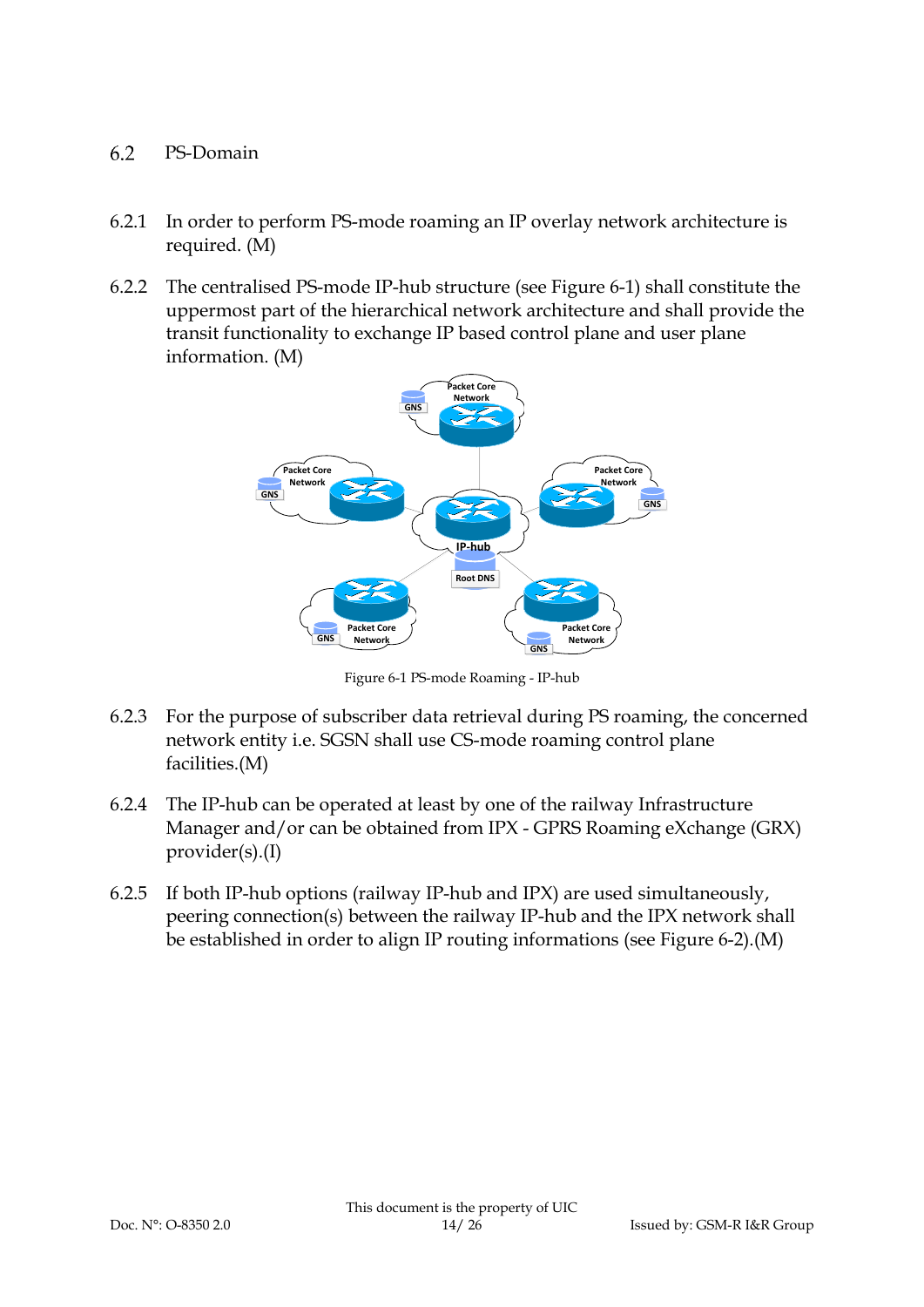

Figure 6-2 IP-hub - IPX peering schematic

- <span id="page-14-0"></span>6.2.6 The railway IP-hub shall consist of at least:
- 6.2.7 Two dedicated layer 3 IP routers (M)
- 6.2.8 Two dedicated root Domain Name Service entities (M)
- 6.2.9 The railway IP-hub shall be established and operated in a seamless failover configuration. (M)
- 6.2.10 The IPX availability should be defined in a Service Level Agreement between the Service and the IPX provider [IR.34]. (I)
- 6.2.11 Each GSM-R packet core network Infrastructure Manager shall provide at least one Border Gateway (BG) as point of interconnect between the local packet core network and the railway IP-hub. (M)
- 6.2.12 The use of Border Gateways is required according to [IR.34]. (I)
- 6.2.13 The interconnection between the GSM-R packet core network and the railway IP-hub/IPX provider shall be according to [IR.34]. (M)
- 6.2.14 The railway IP-hub shall be invisible and inaccessible from the public internet.(M)The railway IP-hub shall support IPv4 based addressing and routing. (M)
- 6.2.15 Peering between a railway IP-hub and an IPX shall support Border Gateway routing protocol. (M)
- 6.2.16 The change of routing information shall be advertised by using Border Gateway Protocol (BGP) according to [IR.34]. (M)
- 6.2.17 The DNS as part of the railway IP-hub/IPX provider environment shall provide ROOT Domain Name Services (see [Figure 8-1\)](#page-22-0) of the ".gprs" Top Level Domain (TLD). (M)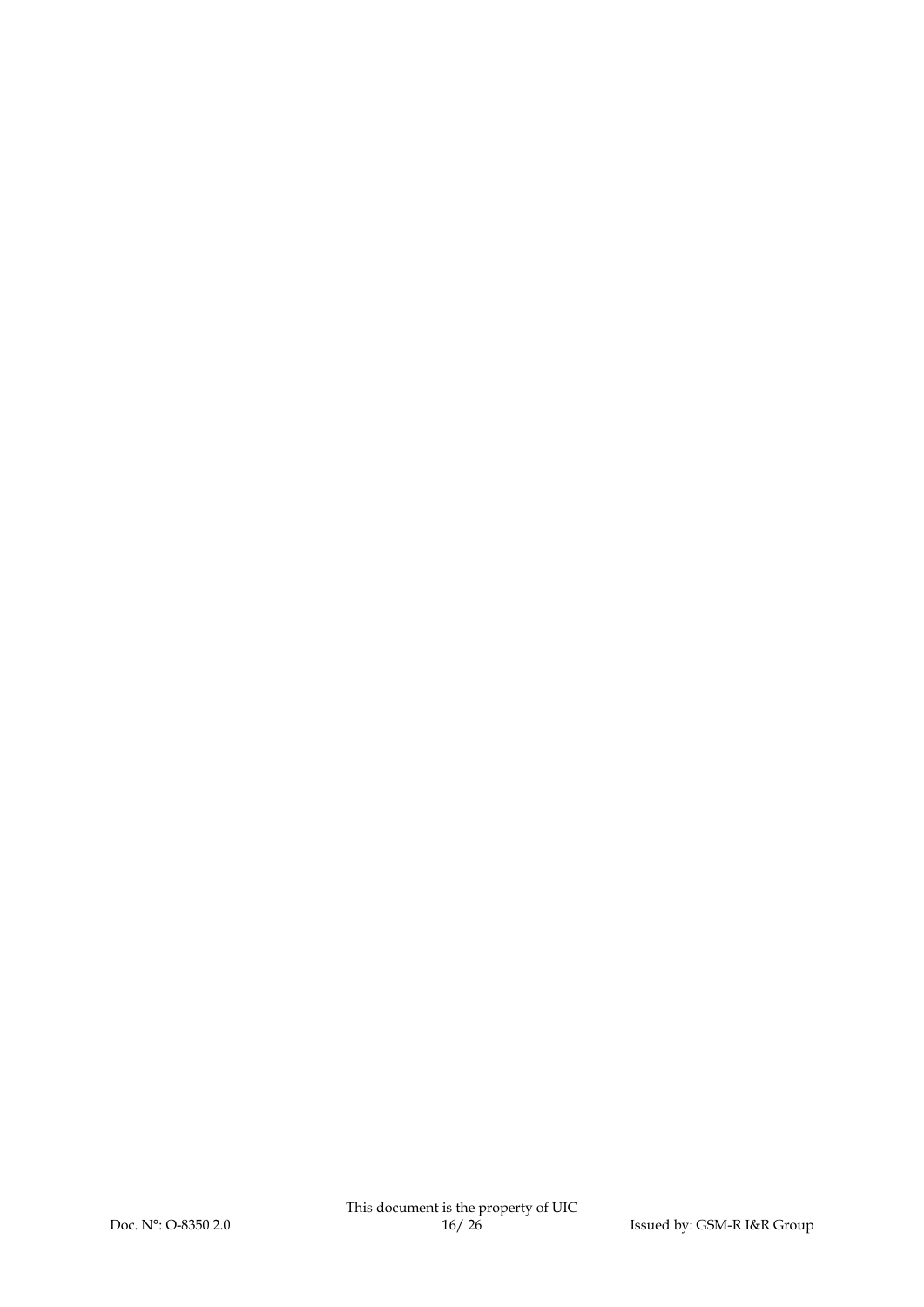# **7. CS-DOMAIN INTERWORKING**

- $7.1$ Type of Interconnection
- 7.1.1 A logical interconnection shall be established between GSM-R networks to enable CS-mode roaming services. The logical interconnection is based on a physical connection, carried out via direct interconnection (tranmission link) or via nailed-up circuits (routed in existing physical interconnection links). (M)
- 7.1.2 The physical interconnection link between GSM-R networks for CS-mode purposes shall be used to exchange both control plane and user plane information. (M)

*Direct physical interconnection*

- 7.1.3 A direct interconnection link is a physical connection, defined by (at least) one 2 Mbit/s (E1) connection link between two Gateway MSCs directly connected to each other. This link consists of one or more sections provided by one or more carriers. (I)
- 7.1.4 One 2 Mbit/s (E1) carries up to 31 time slots of GSM-R user and/or signalling data. (I)



Direct interconnection (link(s), n \* E1)

### *Physical nailed-up interconnection*

7.1.5 A nailed-up connection (NUC) is established via at least one other GSM-R network in-between. These GSM-R networks are connected via direct interconnection links. This kind of interconnection requires physical through connection of timeslots, so called nailed-up connections. Typically NUCs are used to connect non-Hubs to Hubs where no direct interconnection exists. (I)

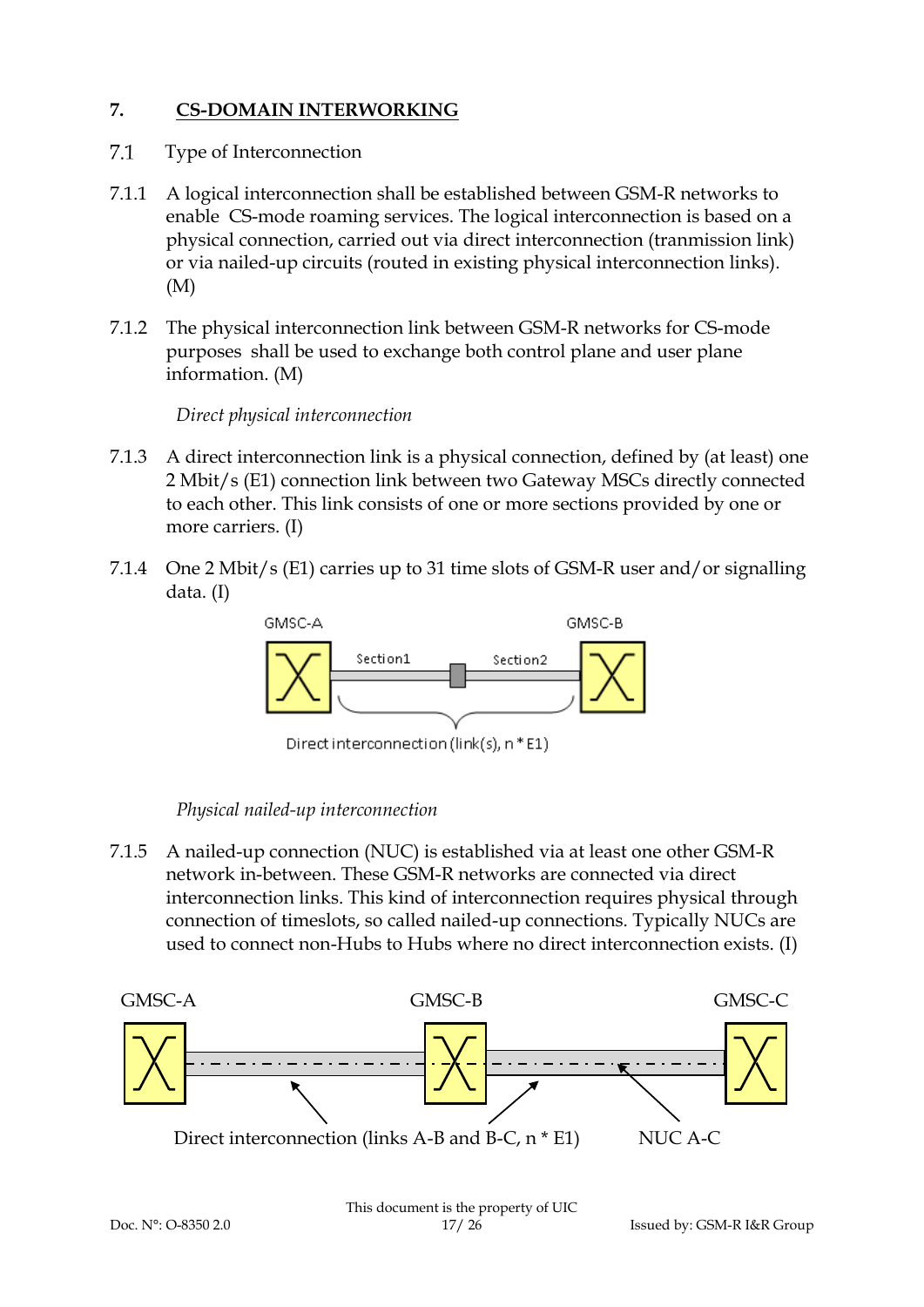### *Logical connection (route)*

- 7.1.6 An End-to-End communication relationship (over a predefined way / path) is called "route". (I)
- 7.1.7 A logical connection can be established on a direct interconnection and/or via a NUC interconnection. (I)



# *Availability*

- 7.1.8 The availability of a single transmission link is a matter of the bilateral Service Level Agreement. The commonly used availablility is 98,5%. (I)
- 7.1.9 To increase the availability of the transmission connection there are two options: (I)
	- Use redundant physical links for one route.

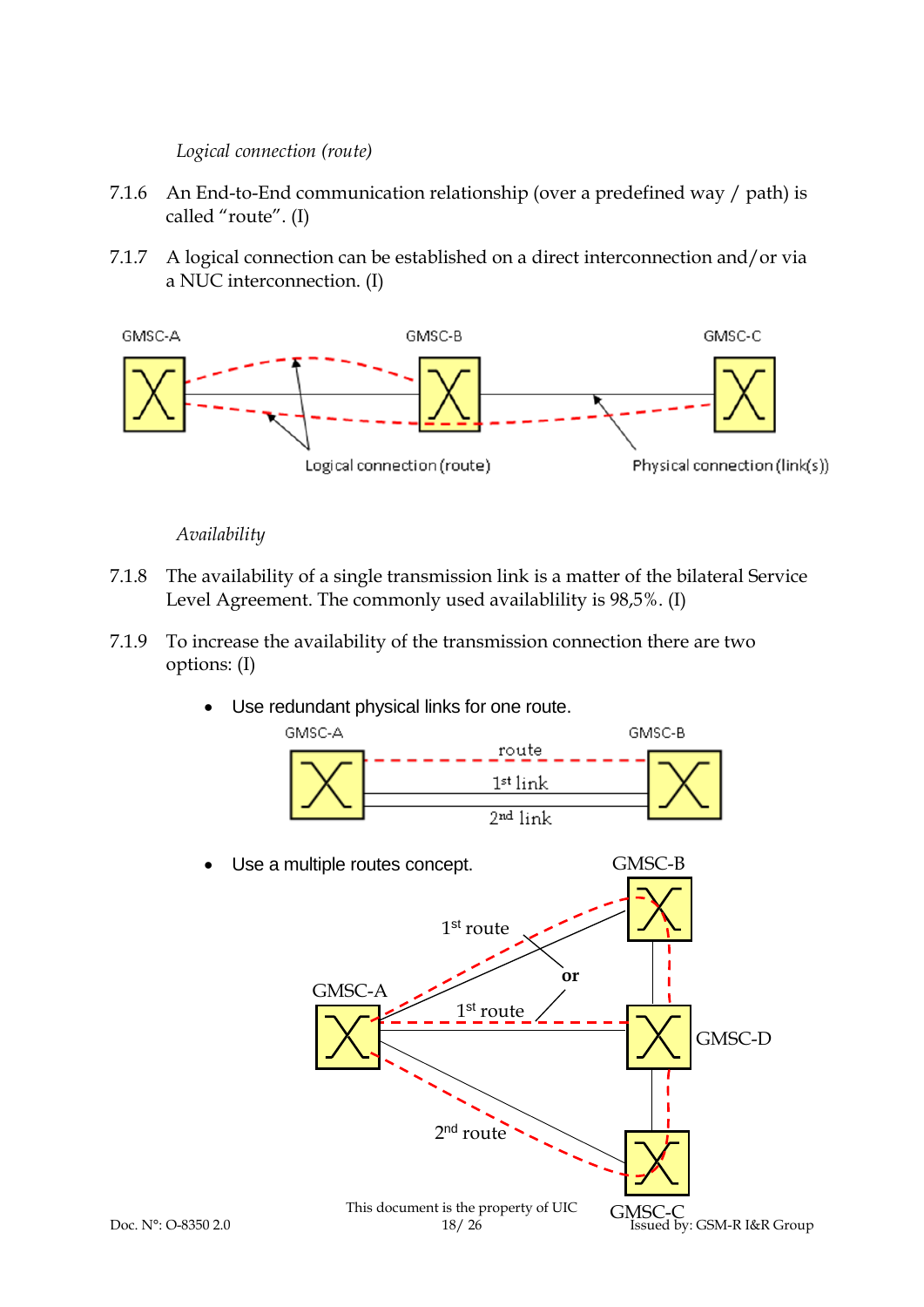#### $7.2$ Dimensioning

- 7.2.1 The physical transmission network dimensioning should be properly designed. The design and dimensioning of the physical transmission network is based on a set of rules defined by ENIR/NMG.(I)
- 7.2.2 The task of every IM is to monitor the traffic on the physical transmission network to ensure that the occupation rate does not exceed the predefined limit as set by ENIR/NMG. (I)

# *Routing principles*

- 7.2.3 In order to reach the required End-to-End availability and to avoid circular routing of control plane and user plane information, a logical routing details are defined and documented in [CDD]. In this chapter the routing principles are given allowing IMs to enable interoperable train traffic. (I)
- 7.2.4 Based on the routing rules, the complex algorithms and the unpredictable migration/rollout of GSM-R networks, the calculation is done by a network planning tool, managed by UIC. (I)
- 7.2.5 All possible communication relations between the connected GSM-R networks are considered in the calculated routing paths (Full communication matrix). This includes the minimum number of hops and length of physical links for all alternative routes to a certain destination (I)
- 7.2.6 The calculated international routing paths for user plane and control plane information (CCS7) need to be considered when establishing an overlay network in a Routing Data Set (RDS). (M)
- 7.2.7 A RDS consists of the following items: (I)
	- Physical and logical network maps;
	- Detailed routing reports for physical NUC paths;
	- Detailed routing reports / specifications for user plane and control plane information (CCS7);
	- End-to-End routing plans for user plane and control plane information (CCS7), MTP and SCCP routing;
	- Detailed numbering and ID table containing the different numbering schemas, IDs and labels for each country / GSM-R network.
- 7.2.8 This RDS shall to be applied by the relevant GSM-R network operators in the specified time. (M)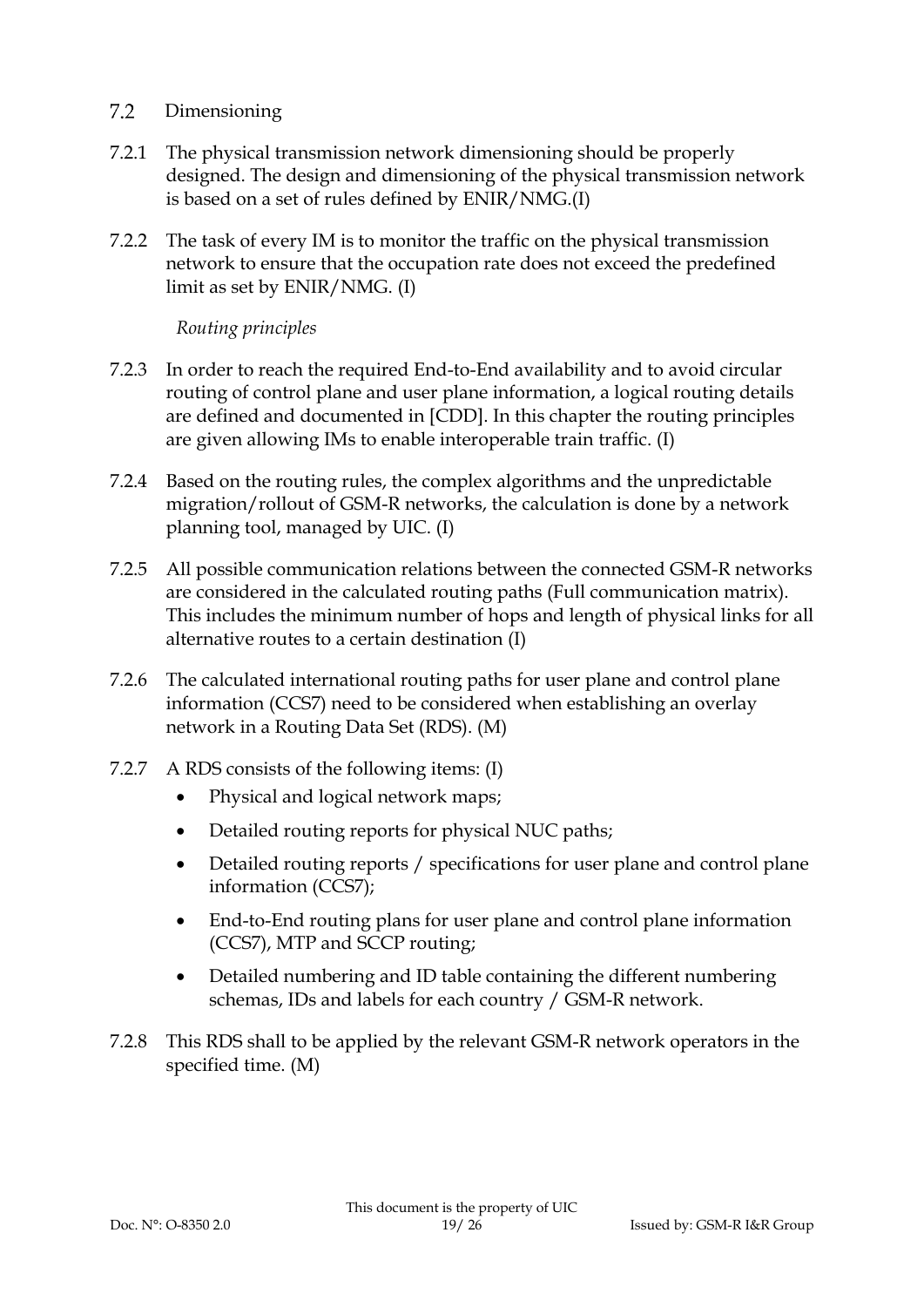*Signalling (control plane) routing strategy and rules*

- 7.2.9 CCS7 routing targets for ISUP, SCCP and MAP messages is based on International Signalling Point Codes (ISPCs) used in the Message Transfer Part (MTP), Network Indicator (NI) = 00. (I)
- 7.2.10 The Destination Point Code (DPC) is the ISPC of a destination node. (I)
- 7.2.11 Global Title Translation (GTT) based routing strategy is used in non-hub nodes. Destination Point Code (DPC) of next hub / adjacent node is addressed except if geo-redundant configuration exists where the geo-redundant node is used as STP using the Message Transfer Part (MTP). (I)
- 7.2.12 DPC routing strategy based on the Message Transfer Part (MTP) is used in hub nodes. DPC of final destination node is addressed. (I)
- 7.2.13 Hub node priority level shall be defined (e. g.: CH(Zurich)=highest, D(Frankfurt)=second highest, CH(Basel)=lowest priority). (M)
- 7.2.14 In order to meet the requirements of the availability alternative routing via several routing paths shall be performed. (M)
- 7.2.15 The alternative routing paths are weighted excluding load sharing. The sequence is based on the existing physical connections to the destination network. (I)
	- 1st priority: direct connection (if applicable);
	- 2nd priority: direct connection via geo-redundant node in source or destination network (if applicable);
	- 3rd priority: via hubs in the given hub priority.

*User traffic (user plane) routing strategy*

- 7.2.16 Bearer routing (speech and data) is controlled by ISUP CCS7 protocol. (I)
- 7.2.17 The destination GSM-R network is derived from the called party number (CPN). Supported are the numbering plans E.164 and EIRENE, in the international format.
	- E.164: Country Code (CC) + National Destination Code (NDC) + first digits of the subscriber number, in case not a whole NDC-number block is assigned to the GSM-R network with NPI=E.164, NOA=International. (I)
	- EIRENE: Break out Code (BC) + International Code (IC) + Call Type (CT) + User Number (UN) with NPI=E.164, NOA=Unknown. (I)
- 7.2.18 Hub node priority level shall be defined (e. g. CH(Zurich)=highest, D(Frankfurt)=second highest, CH(Basel)=lowest priority. (M)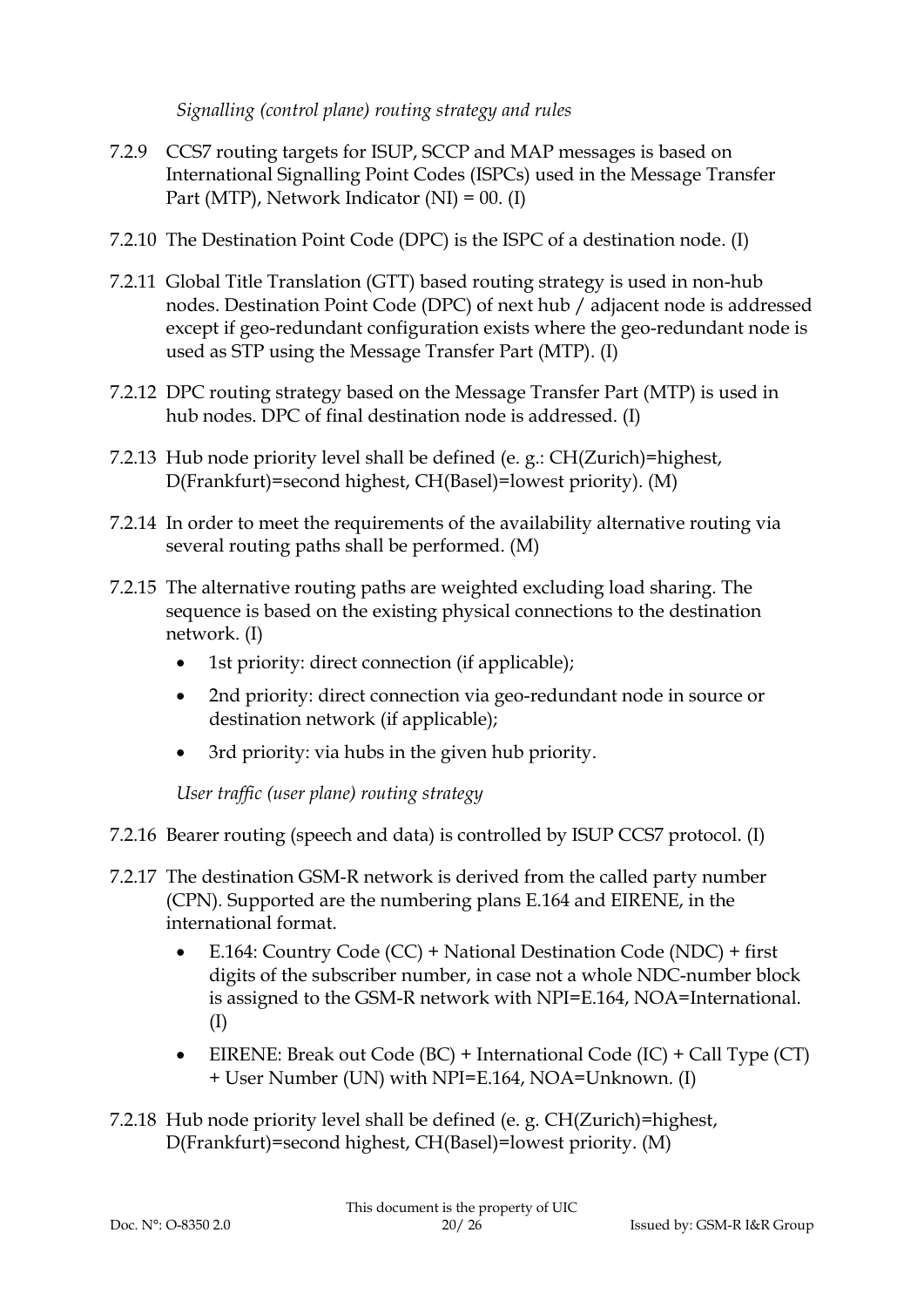- 7.2.19 In order to meet the requirements of the availability alternative routing via several routing paths shall be performed. (M)
- 7.2.20 The alternative routing paths are weighted. The sequence is based on the existing physical connections to the destination network. Load sharing will be performed to geo-redundant destinations only. (I)
	- 1st priority: direct connection (if applicable);
	- 2nd priority: direct connection via geo-redundant node in source or destination network (if applicable);
	- 3rd priority: via hubs in the given hub priority.
- 7.2.21 Nodes with transit routing functionality shall support the feature origin depending traffic routing. (M)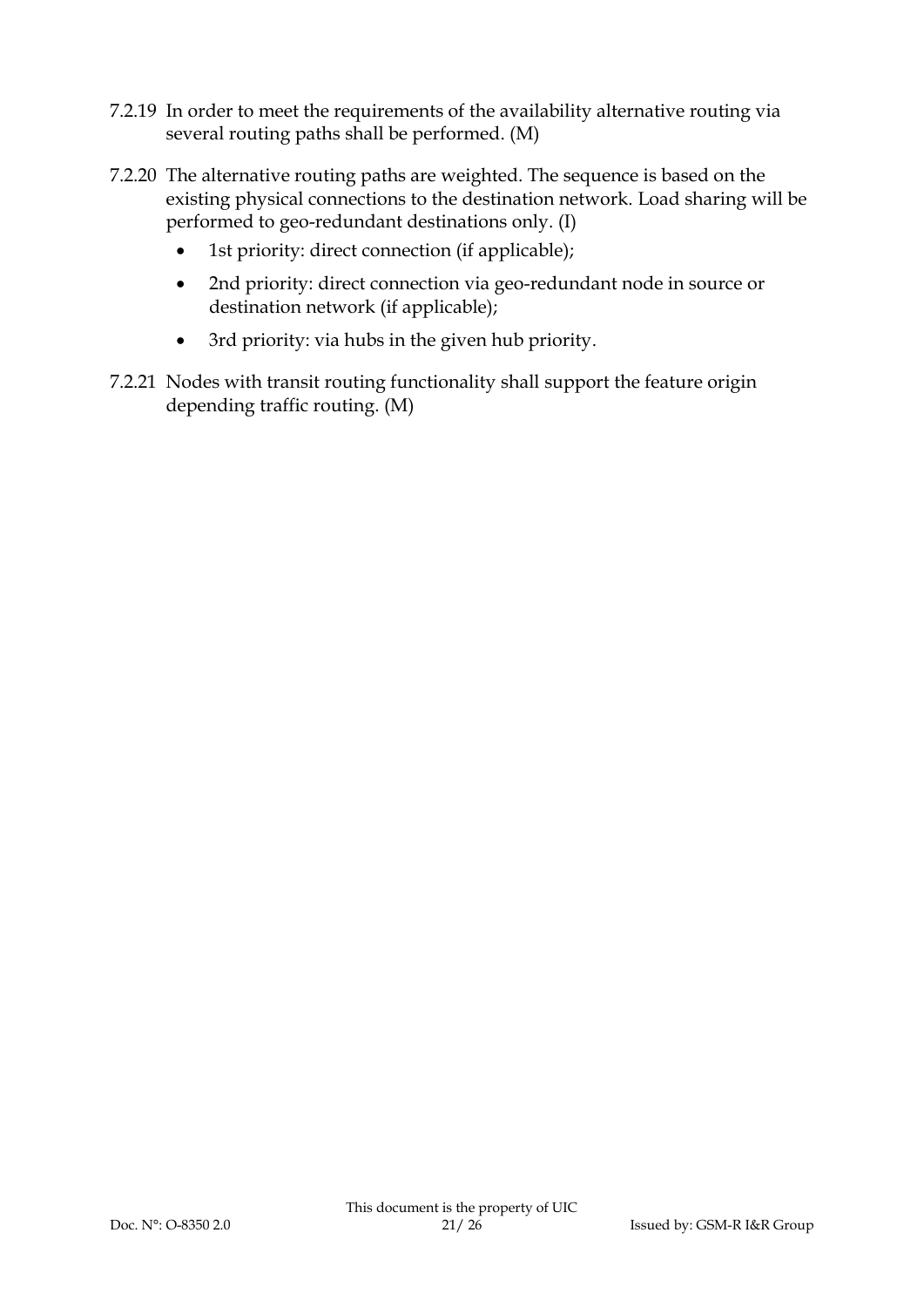## **8. PS-DOMAIN INTERWORKING**

- 8.1 Architecture and GGSN Access
- 8.1.1 The interfaces and reference points that are necessary for IP interworking are described in [Figure 8-1.](#page-22-0) (I)
- 8.1.2 To retrieve subscriber information from the concerned HLR, the Serving GPRS Support Node (SGSN) shall access the international CCS7 network. (M)
- 8.1.3 To get access to the Home-GGSN, the packet core network (see [Figure 8-1\)](#page-22-0) shall be interconnected via the Gp reference point to a railway IP-hub/IPX provider. (M)
- 8.1.4 Every local GPRS-DNS shall be owner of the zone "mncXXX.mccYYY.GPRS" derived from the Mobile Network Code (MNC) and Mobile Country Code (MCC) in use. (M)
- 8.1.5 To derive unknown zone responsible, the ROOT DNS shall be used according to [RFC 1034]. (M)
- 8.1.6 The Fully Qualified Domain Name (FQDN) of an Access Point Name consist of:
	- <Network Identifier>.<Operator Identifier>.gprs. (I)
- 8.1.7 The Network Identifier (NI), as part of the Access Point Name (APN), grants access to particular Packet Data Networks attached to the GGSN. (I)
- 8.1.8 The Operator Identifier (OI) identifies whether the Visited-GGSN or Home-GGSN is used when abroad. (I)
- 8.1.9 The use of the V(P)LMN access flag i.e. VPLMN=N allows access restriction to the Visited-GGSN on a per APN basis. (I)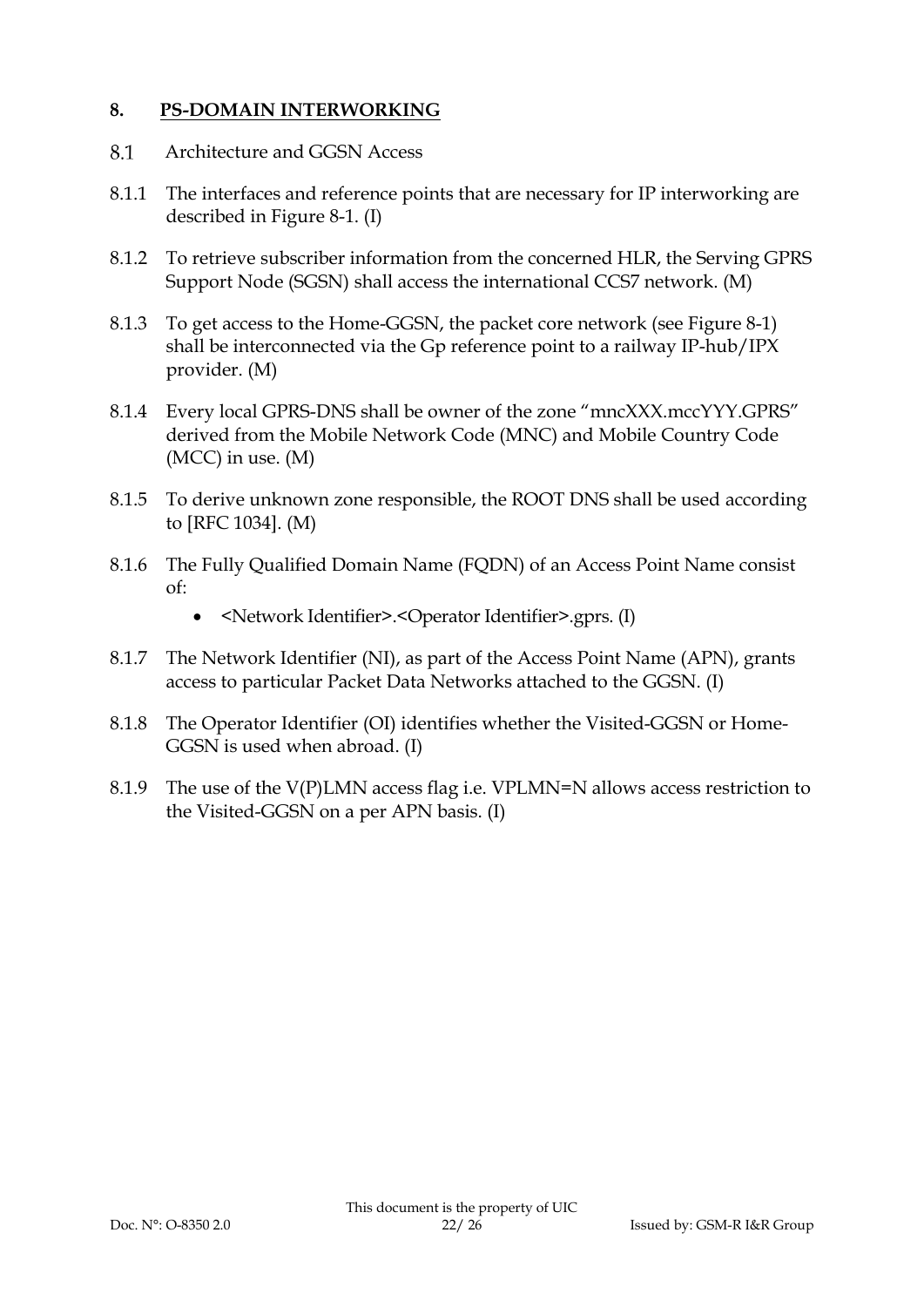

<span id="page-22-0"></span>Figure 8-1 Network Architecture Interworking PS-mode roaming

- 8.2 Interconnections
- 8.2.1 The local packet core network and the railway IP-hub/IPX provider shall be interconnected by at least one link. (M)
- 8.2.2 For redundancy reasons, the local packet core network and the railway IP-hub /IPX provider should be interconnected by a second link. (O)
- 8.2.3 The Border Gateway shall constitute the point of interconnect between the local packet core network and the railway IP-hub/IPX provider (see [Figure](#page-22-1)  [8-22](#page-22-1)). (M)



<span id="page-22-1"></span>Figure 8-2 Point of Interconnection between IP-hub and the local Packet Core network

### *Addressing*

8.2.4 Internal IP addressing of the local packet core network is a decision of the railway Infrastructure Manager. (I)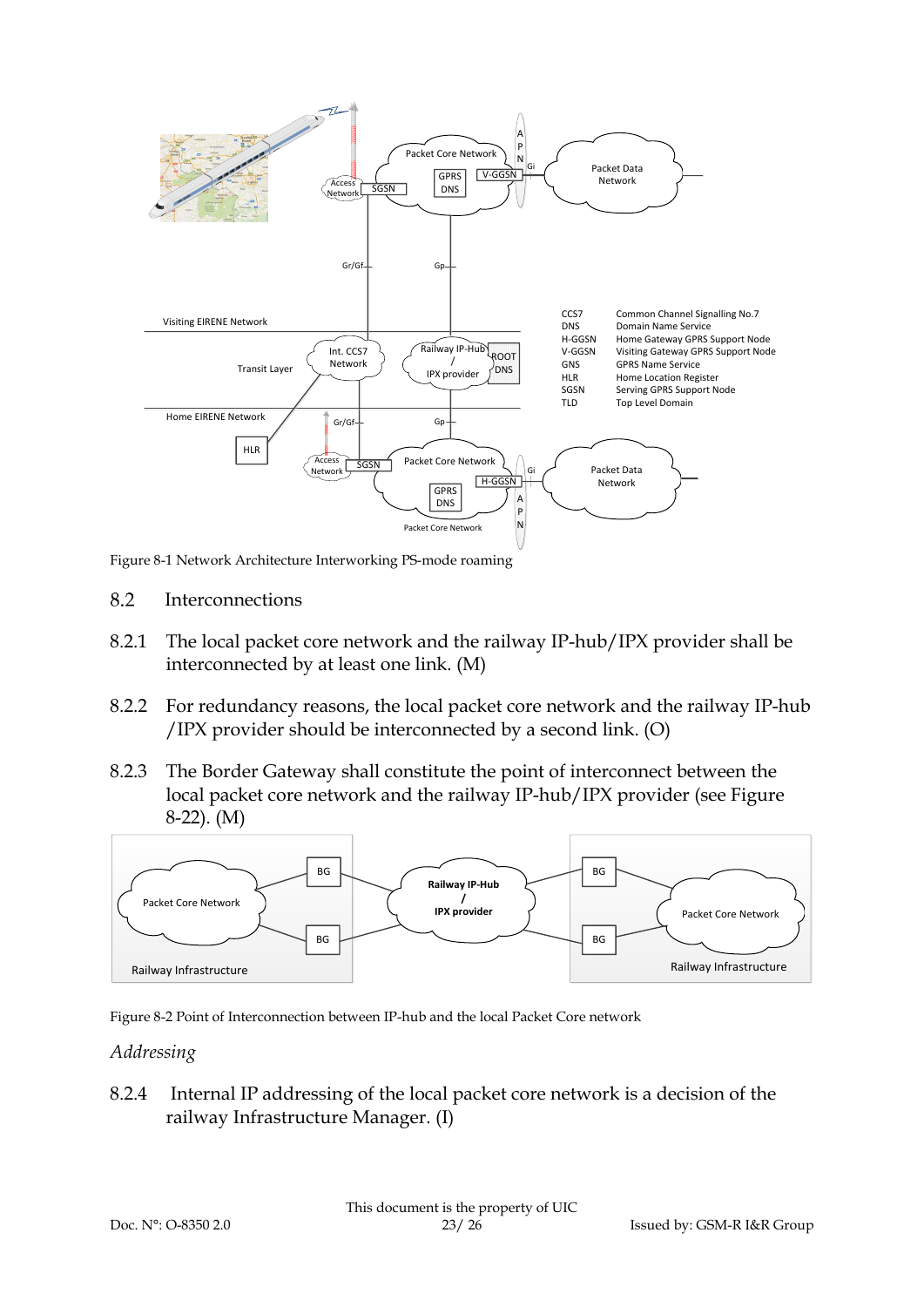- 8.2.5 The local packet core network shall be invisible and inaccessible from the public internet. (M)
- 8.2.6 The local packet core network shall support IPv4 addressing and routing according to [3GPP TS 23.060]. (M)
- 8.2.7 The local packet core network should support IPv6 addressing and routing. (O)
- 8.2.8 If the local packet core network and the IP-hub or IPX support IPv6, it should be allowed to use IPv6 for addressing and routing. (O)
- 8.2.9 For peering between the local packet core network and the railway IPhub/IPX provider, public IP addresses shall be used according to [IR.40]. (M)
- 8.2.10 IP address pool assignment to the User Equipment (UE)/MT is the responsibility of the infrastructure manager. (I)
- 8.2.11 This IP address pool assignment shall be according to [IR.40]. (M)
- 8.2.12 For the operation of ETCS, the IP version of the IP address pool shall be according to [EIRENE SRS]. (M)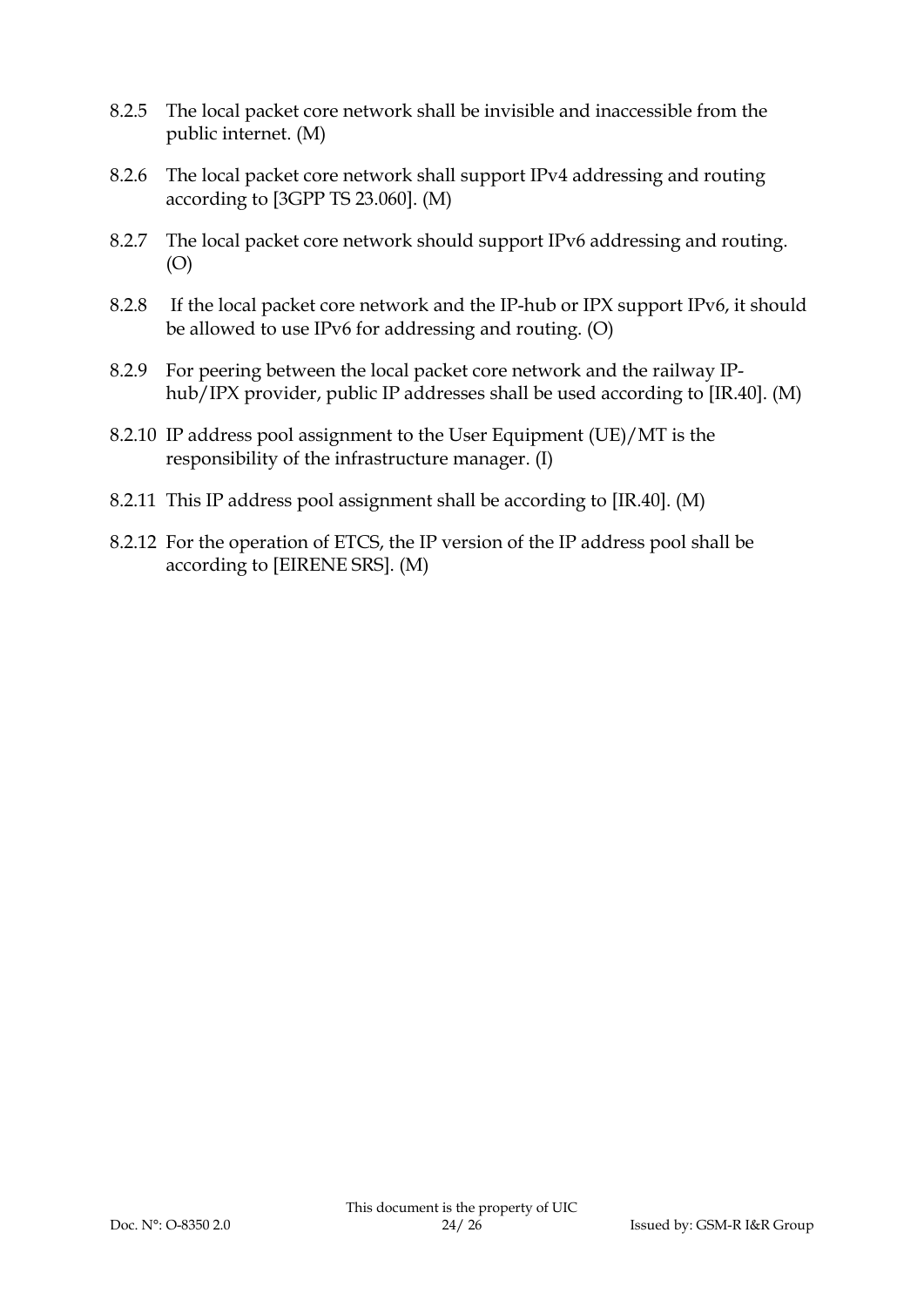#### 8.3 Routing

- 8.3.1 The use of dynamic routing lowers the amount of management work when IP information changes as dynamic routing supports redundant and simultaneous connectivity to different railway IP-hub/IPX providers. (I)
- 8.3.2 Dynamic exchange of routing information between the involved networks shall use BGP-4 routing protocol according to [IR.34]. (M)
- 8.3.3 The Autonomous System Number (ASN) is required to run BGP routing protocol to peer the local packet core network with the IP-hub/IPX environment. The ASN has to be globally unique so that IP address blocks appear originated from a unique location. BGP uses this location to route to the destination. BGP uses Prefixes and Autonomous System Paths (AS Paths) to determine the shortest path to a destination where a prefix is located. (I)
- 8.3.4 The entire IP network of each local packet core network peered with an IPhub/IPX is considered as an Autonomous System (AS). (I)
- 8.3.5 The way to obtain a private ASN is described in [IR.40]. In addition, GSMA assigns private ASNs to railway Infrastructure Manager. (I)
- 8.3.6 Railway Infrastructure Manager shall provide an Autonomous System Number (ASN) according to [RFC 4271] to enable BGP-4 routing protocol. (M)
- 8.3.7 If more than one peering link between the local packet core network is used, symmetrical routing of user and control plane information should be considered. (I)
- 8.4 Dimensioning
- 8.4.1 The dimensioning of the local packet core as well as the peering link(s) to the IP-hub/IPX is in the responsibility of the railway Infrastructure Manager. (I)
- 8.5 Protocols
- 8.5.1 To establish connectivity between SGSN and GGSN, GPRS Tunnelling Protocol version 1 (GTPv1) shall be used according to [3GPP TS 29.060]. (M)
- 8.5.2 To operate GTPv1, GTP-Control Plane (GTP-C) messages shall be exchanged using UDP port 2123 and GTP-User Plane (GTP-U) messages UDP port 2152 according to [3GPP TS 29.060]. (M)
- 8.5.3 The GPRS Domain Name System (GNS) shall be utilised to resolve an Access Point Name (APN) into a GGSN IP address taking into account UDP port 53 according to [RFC 1035]. (M)
- 8.5.4 The relevant APN(s) shall be part of the applicable "mncXXX.mccYYY.gprs" zone in a Start of Authority (SOA) record according to [RFC 1034]. (M)